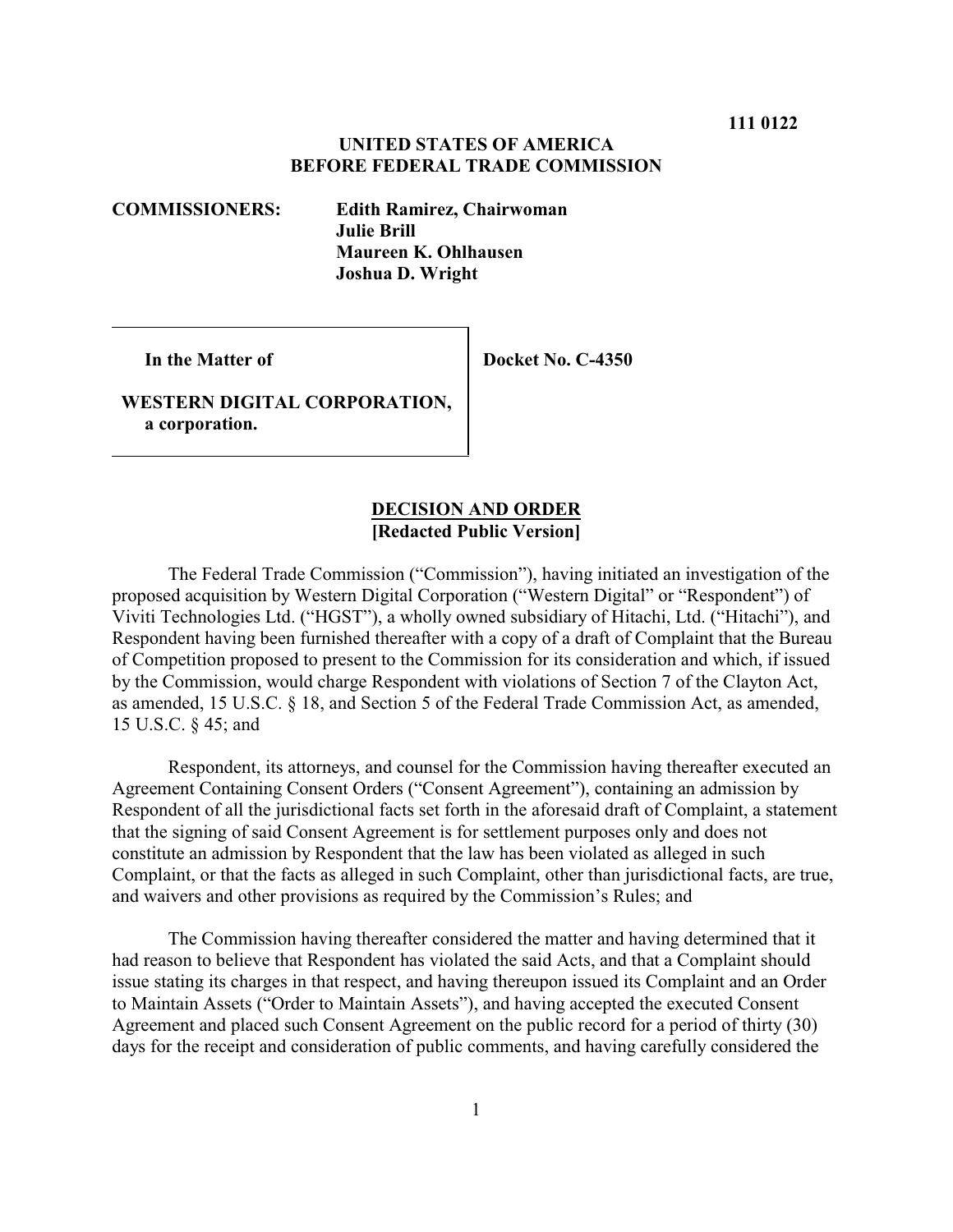comment filed by an interested person, and having modified this Decision and Order in certain respects, now in further conformity with the procedure described in Commission Rule 2.34, 16 C.F.R. § 2.34, the Commission hereby makes the following jurisdictional findings and issues the following Decision and Order ("Order"):

- 1. Respondent Western Digital Corporation is a corporation organized, existing and doing business under and by virtue of the laws of the State of Delaware with its office and principal place of business located at 3355 Michelson Drive, Irvine, California 92612.
- 2. The Federal Trade Commission has jurisdiction of the subject matter of this proceeding and of Respondent, and the proceeding is in the public interest.

## **ORDER**

#### **I.**

**IT IS ORDERED** that, as used in this Order, the following definitions shall apply:

- A. "Western Digital" means Western Digital Corporation, its directors, officers, employees, agents, representatives, successors, and assigns; and its joint ventures, subsidiaries, divisions, groups and affiliates controlled by Western Digital (including, after the Acquisition Date, HGST), and the respective directors, officers, employees, agents, representatives, successors, and assigns of each.
- B. "Hitachi" means Hitachi, Ltd., a corporation organized, existing, and doing business under and by virtue of the laws of Japan, with its headquarters address at 6-6 Marunouchi 1 chome, Chiyoda-ku, Tokyo, 100-8280, Japan. HGST is a wholly owned subsidiary of Hitachi, Ltd.
- C. "HGST" means Viviti Technologies Ltd. ("HGST"), a corporation organized, existing, and doing business under and by virtue of the laws of the Republic of Singapore, with its headquarters address at 3403 Yerba Buena Road, San Jose, California 95135.
- D. "Commission" means the Federal Trade Commission.
- E. "3.5 Inch HDD" means a three and a half (3.5) inch wide fixed, re-writeable, magnetic data storage device with one or more flat, circular platters coated with a magnetically sensitive material, enclosed in a vacuum sealed case with recording heads, used for the purpose of storing and retrieving electronic data.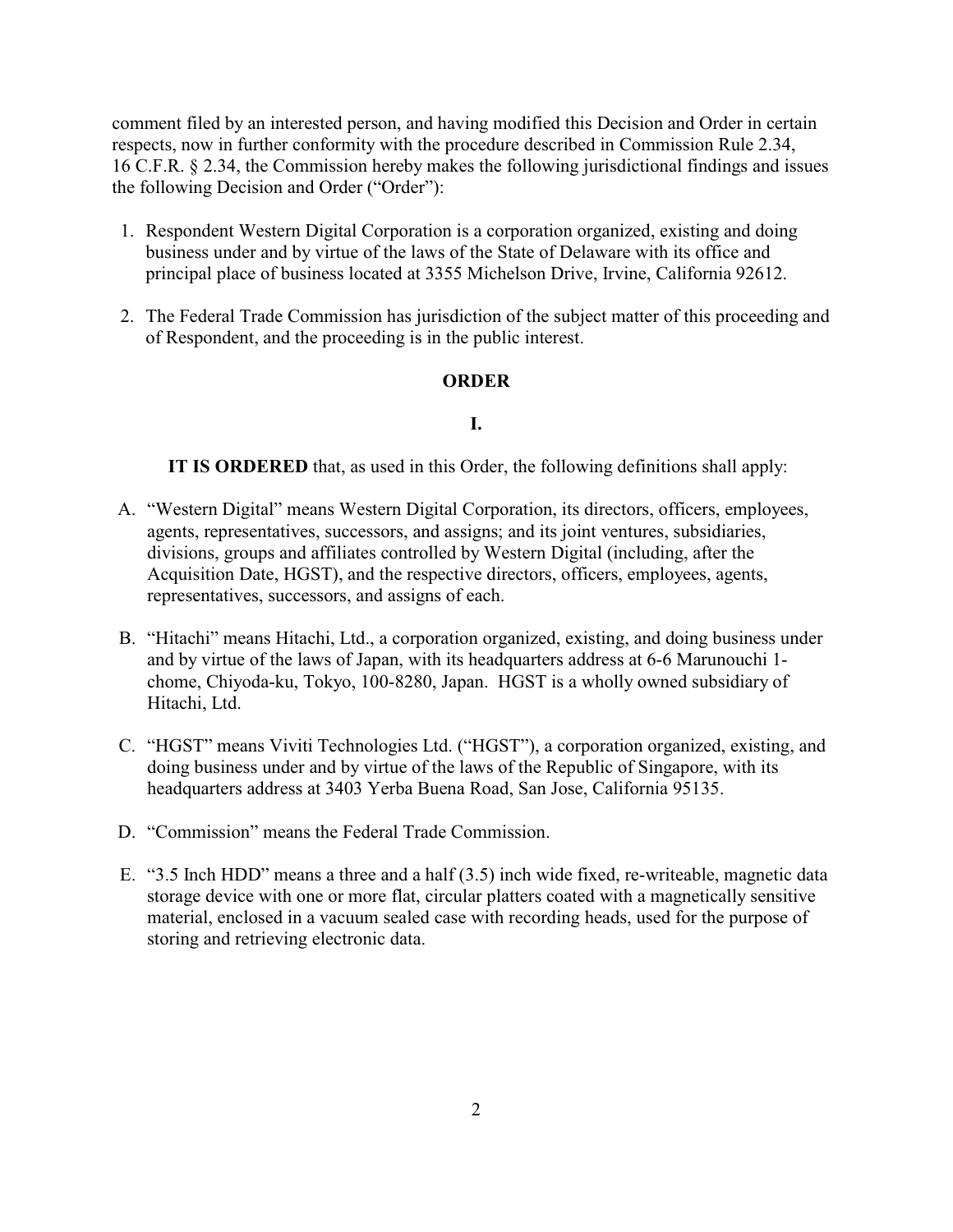- F. "3.5 Inch HDD Manufacturing Assets" means the manufacturing equipment, machinery, tools, and other parts primarily related to the fully configured production lines for the production of 3.5 Inch HDD Products including, but not limited to:
	- 1. sixteen (16) Primary Production Lines used to manufacture 3.5 Inch HDDs at the Shenzhen Facility;
	- 2. four (4) Re-Work lines used to disassemble 3.5 Inch HDDs at the Shenzhen Facility; and
	- 3. at the Acquirer's option, the Shenzhen Facility Option Assets.
- G. "3.5 Inch HDD Product(s)" means the HGST *Mars* product lines for 3.5 Inch HDDs with one, two, or three platters, used in non-portable desktops and tower personal computers.
- H. "3.5 Inch HDD Products Business" means the research, development, manufacture, distribution, finishing, packaging, marketing, sale, storage and transport of 3.5 Inch HDD Products by HGST before the Acquisition Date, including any contracts, agreements or other arrangements by HGST with any Person to provide any such research, development, manufacture, distribution, finishing, packaging, marketing, sale, storage or transport.
- I. "3.5 Inch HDD Products Business Assets" means the following assets primarily related to the 3.5 Inch HDD Products Business:
	- 1. the 3.5 Inch HDD Manufacturing Assets;
	- 2. the 3.5 Inch HDD Products Business Records;
	- 3. the 3.5 Inch HDD Products Intellectual Property License; and
	- 4. the 3.5 Inch HDD Products Patents License.
- J. "3.5 Inch HDD Products Business Employee(s)" means any employee whose duties primarily related to the 3.5 Inch HDD Products Business at any time during the twelve (12) month period prior to the Closing Date.
- K. "3.5 Inch HDD Products Business Firewalled Employees" means:
	- 1. all employees at the Shenzhen Facility whose duties involve the contract manufacture of the 3.5 Inch HDD Products for the Acquirer;
	- 2. all 3.5 Inch HDD Products Business Key Employees;
	- 3. all employees of Respondent seconded to the Acquirer until May 15, 2015;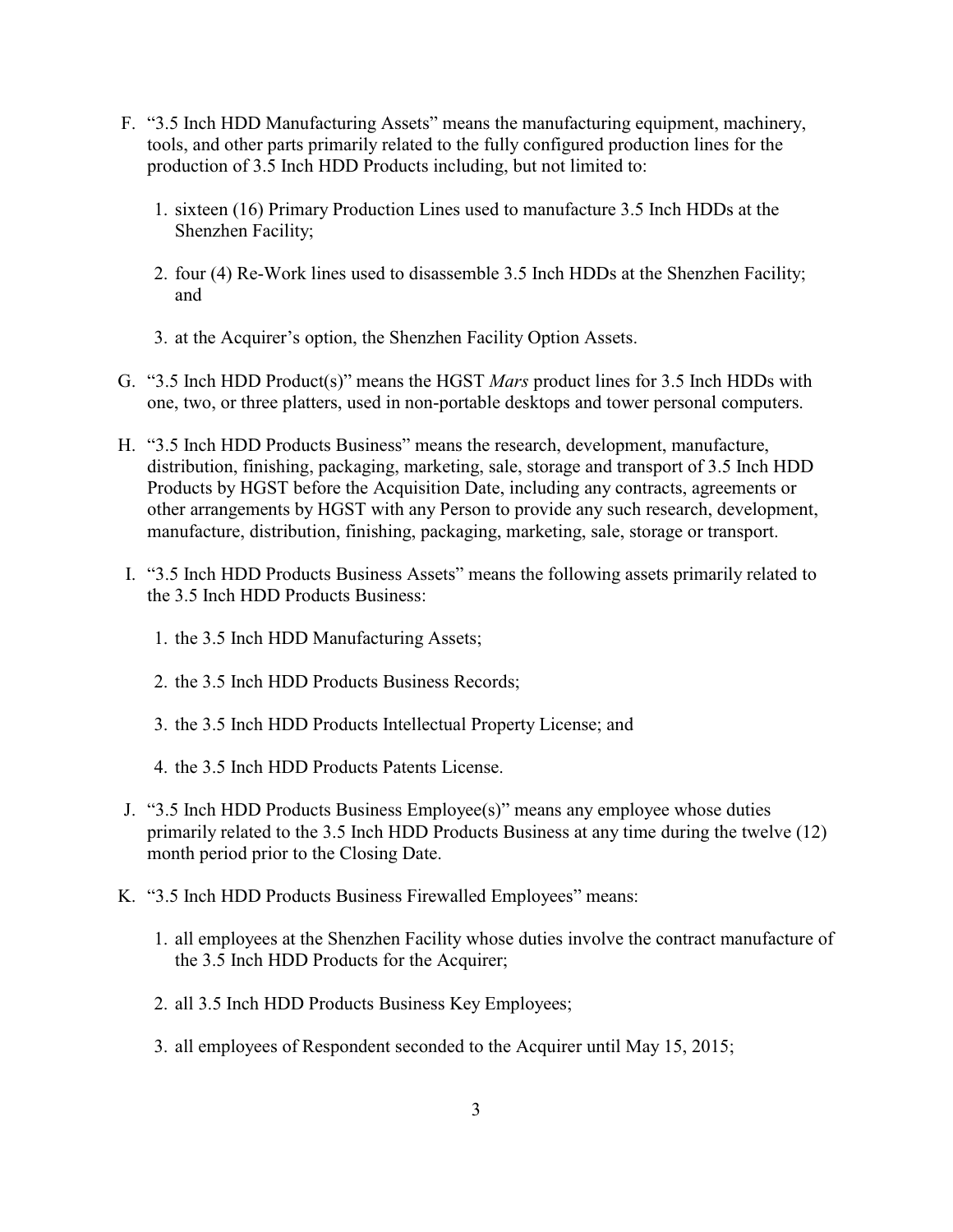- 4. all employees of Respondent whose duties involve the supply of Heads and/or Media to the Acquirer; and
- 5. all employees of Respondent with access to Confidential Business Information related to the 3.5 Inch HDD Products whose duties relate to Respondent's own 3.5 Inch HDD business.
- L. "3.5 Inch HDD Products Business Key Employee(s)" means an employee designated by the Acquirer as a Product Manager, a Design Manager, a Manufacturing Manager, and a Quality Assurance Manager.
- M. "3.5 Inch HDD Products Business Records" means (i) all documents and records (including all electronic records and files wherever stored) that are exclusively used in the 3.5 Inch HDD Products Business and (ii) copies of all documents and records (including all electronic records and files wherever stored) that are primarily related to 3.5 Inch HDD Products Business including, without limitation:
	- 1. all documents and information related to employees, contractors, and others employed or contracted by Respondent whose duties primarily relate to the 3.5 Inch HDD Products Business;
	- 2. all Software primarily related to 3.5 Inch HDD Products; and
	- 3. all 3.5 Inch HDD Products Manufacturing Documents.
- N. "3.5 Inch HDD Products Business Divestiture Agreement" means:
	- 1. the WD-Toshiba Asset Purchase Agreement; or
	- 2. any agreement that receives the prior approval of the Commission between Respondent (or a Divestiture Trustee) and an Acquirer for the divestiture of the 3.5 Inch HDD Products Business entered into pursuant to Paragraph II (or Paragraph IV) of this Order, and any attachments, amendments, exhibits, and schedules related thereto.
- O. "3.5 Inch HDD Products Contract Manufacturing Agreement" means:
	- 1. the Manufacturing Agreement by and between Toshiba Corporation, Hitachi Global Storage Products (Shenzhen) Co. Ltd., and Western Digital Corporation, dated on the Closing Date, and any attachments, amendments, exhibits, and schedules related thereto as of the Closing Date. This Manufacturing Agreement is attached to this Order and contained in non-public Appendix A; or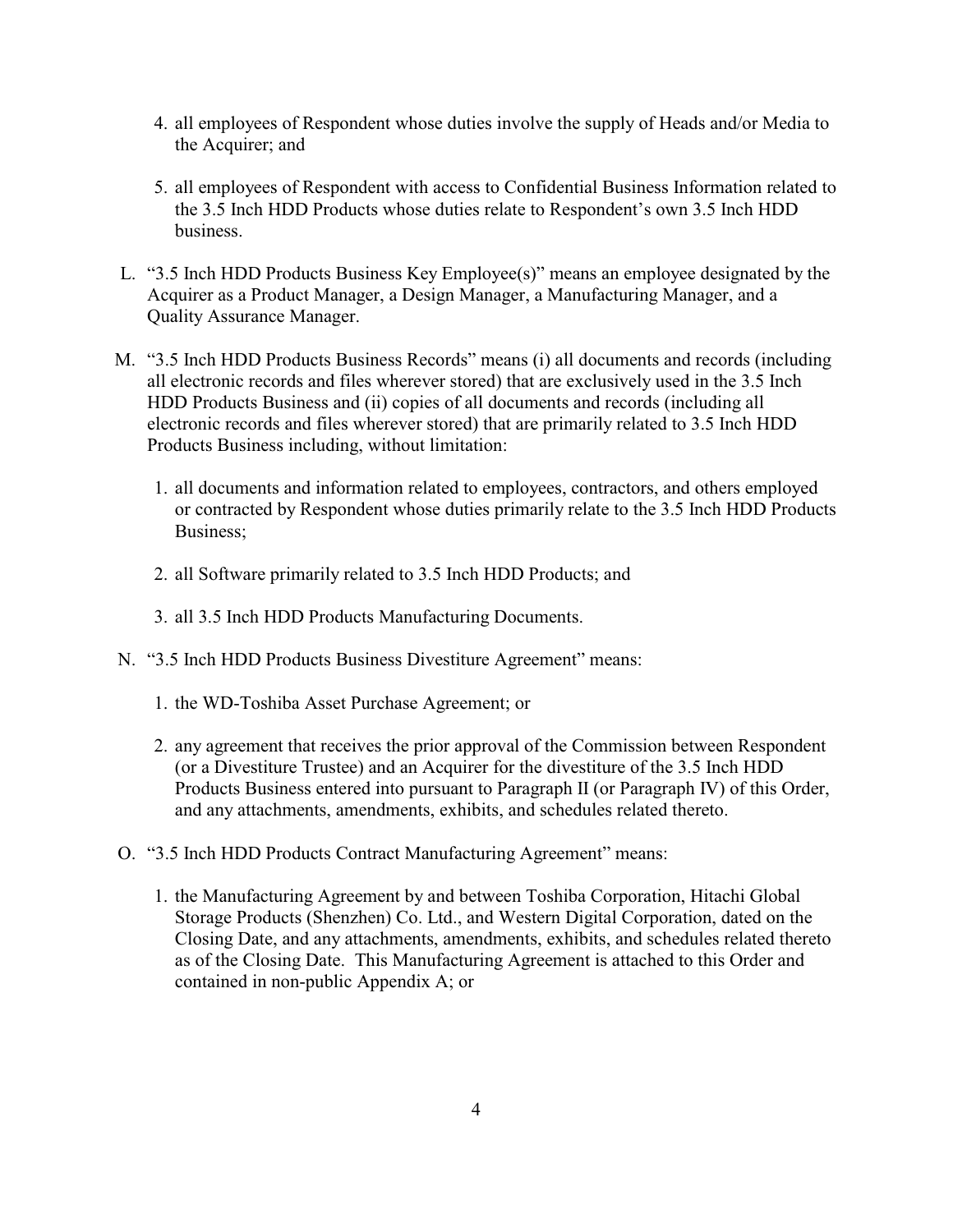- 2. any agreement that receives the prior approval of the Commission between Respondent (or a Divestiture Trustee) and an Acquirer for the supply of 3.5 Inch HDD Products entered into pursuant to Paragraph II (or Paragraph IV) of this Order, and any attachments, amendments, exhibits, and schedules related thereto.
- P. "3.5 Inch HDD Products Intellectual Property License" means a worldwide, fully paid-up, perpetual, non-revocable and royalty-free license(s) to all documents, Intellectual Property and Know-How primarily related to 3.5 Inch HDD Products in a manner and form substantially similar to the WD-Toshiba License Agreement; *provided, however,* the 3.5 Inch HDD Products Intellectual Property License(s) does not include (i) corporate names or corporate trade dress of "WD," "HGST," or "Hitachi," or any other trademark, trade dress, or corporate name, or (ii) patents owned by Respondent.
- Q. "3.5 Inch HDD Products Manufacturing Documents" means the books, records, files and other documentation, including electronic copies, primarily related to the research, development, production, manufacturing or testing of 3.5 Inch HDD Products including, but not limited to, tooling documentation, specifications, schematics, product designs, failure analysis data, quality data, and qualification data.
- R. "3.5 Inch HDD Products Input Supply Agreement(s)" means:
	- 1. the Head Supply Agreement;
	- 2. the Media Supply Agreement; or
	- 3. any agreement that receives the prior approval of the Commission between Respondent (or a Divestiture Trustee) and the Acquirer for the supply of Heads or Media necessary for the manufacture of 3.5 Inch HDD Products.
- S. "3.5 Inch HDD Products Patents License" means a worldwide, fully paid-up, perpetual, non-revocable, non-exclusive license to all WD or HGST patents used or useful in making, using, or selling HDDs that are issued or have a first effective filing date on or before September 29, 2017 in a manner and form substantially similar to the Toshiba Cross-License Agreement; *provided, however,* the 3.5 Inch HDD Products Patents License shall not include design patents.
- T. "Acquirer" means the following:
	- 1. Toshiba; or
	- 2. a Person approved by the Commission to acquire particular assets or rights that Respondent is required to assign, grant, license, divest, transfer, deliver, or otherwise convey pursuant to this Order.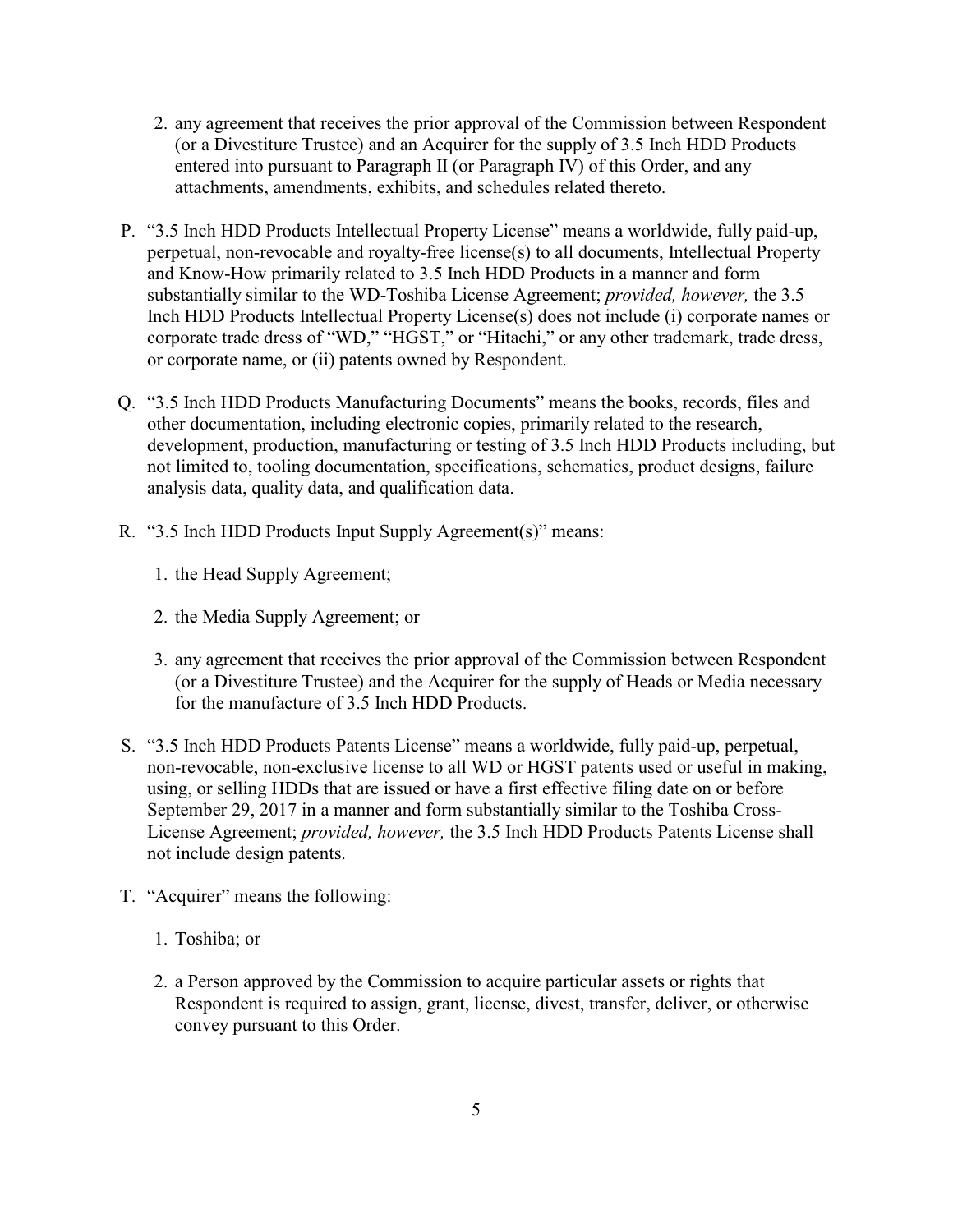- U. "Acquisition" means the acquisition of Viviti Technologies Ltd. by Western Digital as contemplated by the Stock Purchase Agreement by and among Hitachi, Ltd., Viviti Technologies Ltd., Western Digital Corporation, and Western Digital Ireland, Ltd., dated March 7, 2011, and all attachments, amendments, exhibits, and schedules related thereto.
- V. "Acquisition Date" means the date on which the Acquisition occurs.
- W. "Closing Date" means the date on which the Respondent (or a Divestiture Trustee) consummates a transaction to assign, grant, license, divest, transfer, deliver, or otherwise convey assets or rights related to the 3.5 Inch HDD Products Business to an Acquirer pursuant to this Order.
- X. "Confidential Business Information" means all information owned by, or in the possession or control of, Respondent that is not in the public domain and that is directly related to the operation and management of the 3.5 Inch HDD Products Business including, but not limited to, information related to the cost, supply, sales, sales support, customers, contracts, research, development, distribution and marketing of 3.5 Inch HDD Products; *provided, however,* this provision shall not include:
	- 1. information that subsequently falls within the public domain through no violation of this Order;
	- 2. information that Respondent develops or obtains independently, without violating any applicable law or this Order; and
	- 3. information that becomes known to Respondent from a Third Party not in breach of applicable law or other confidentiality obligation.
- Y. "Design Manager" means an employee of Respondent, designated by the Acquirer, who has managerial or supervisory duties, in whole or in part, in the research or design of 3.5 Inch HDD Products within the twelve (12) month period immediately prior to the Closing Date, and may be an individual identified in Confidential Appendix B.
- Z. "Direct Cost" means a cost not to exceed the cost of labor, material, travel and other expenditures to the extent the costs are directly incurred to provided the relevant assistance or service.
- AA. "Divestiture Trustee" means the person appointed to act as trustee by the Commission pursuant to Paragraph IV of this Order.
- BB. "Employee Access Period" means the later of:
	- 1. one hundred fifty (150) days from the Closing Date; or
	- 2. August 15, 2013.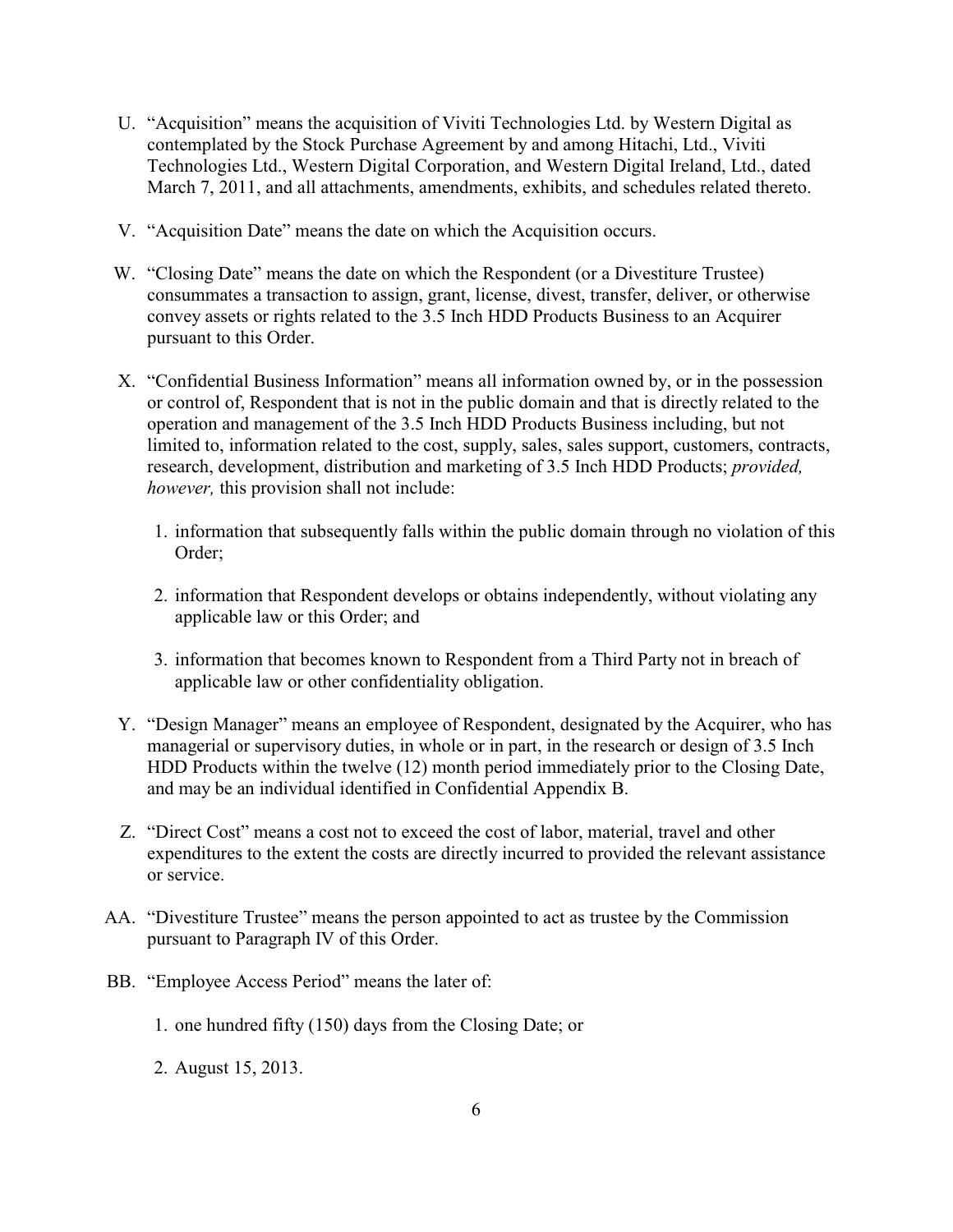- CC. "Geographic Territory" means worldwide.
- DD. "Government Entity" means any Federal, state, local or non-U.S. government, or any court, legislature, government agency, or government commission, or any judicial or regulatory authority of any government.
- EE. "Heads" means the components of 3.5 Inch HDDs that move above the Media and are used to write data onto Media by transforming an electrical current into a magnetic field and to read data from Media by transforming a magnetic field into an electrical current.
- FF. "Heads Supply Agreement" means the Heads Supply Agreement by and between Toshiba Corporation, Western Digital (Malaysia) SDN BHD, Western Digital Corporation, dated on the Closing Date, and any attachments, amendments, exhibits, and schedules related thereto. This Heads Supply Agreement is attached to this order and contained in non-public Appendix C.
- GG. "Intellectual Property" means any type of intellectual property, including without limitation, patents, copyrights, trademarks, trade dress, trade secrets, techniques, data, inventions, practices, methods and other confidential or proprietary technical, business, research, or development information.
- HH. "Interim Monitor" means any monitor appointed pursuant to Paragraph III of this Order.
	- II. "Know-How" means all knowledge, information and know-how in the possession of Respondent or within the knowledge of any employee or consultant of Respondent on or before the Closing Date that relates to the 3.5 Inch HDDs Products.
	- JJ. "Law" means all laws, statutes, rules, regulations, ordinances, and other pronouncements by any Government Entity having the effect of law.
- KK. "Manufacturing Period" means the period beginning on the Closing Date and ending on the later of:
	- 1. one (1) year after the Closing Date; or
	- 2. the date the Acquirer transfers twelve (12) Primary Production Lines and such lines have been qualified as provided in the Transition Services Agreement Schedule 2.01 Part D.
- LL. "Manufacturing Manager" means an employee of Respondent, designated by the Acquirer, who has managerial or supervisory duties, in whole or in part, in the manufacture or production of 3.5 Inch HDD Products within the twelve (12) month period immediately prior to the Closing Date, and may be an individual identified in Confidential Appendix B.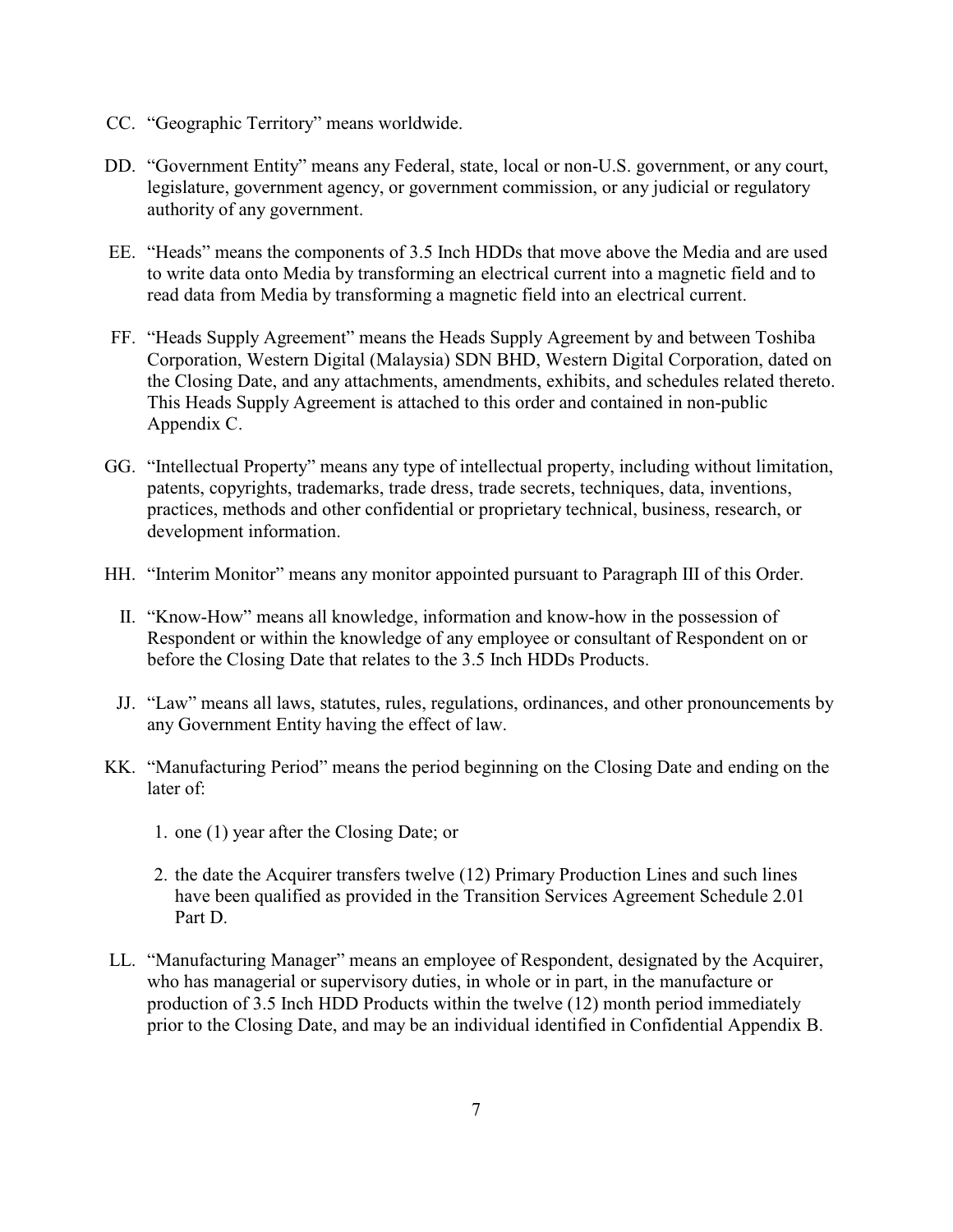- MM. "Media" means the components of 3.5 Inch HDDs that consist of a flat, circular platter coated with a magnetically sensitive material used for storing electronic data.
- NN. "Media Supply Agreement" means the Media Supply Agreement by and between Toshiba Corporation, WD Media (Malaysia) SDN, and Western Digital Corporation, dated on the Closing Date, and any attachments, amendments, exhibits, and schedules related thereto. This Media Supply Agreement is attached to this order and contained in non-public Appendix D.
- OO. "Monitor Agreement" means the Monitor Agreement dated February 26, 2012, between ING Financial Markets LLC, and Western Digital Corporation. The Monitor Agreement is attached as Appendix E to this Order.
- PP. "Order to Maintain Assets" means the Order to Maintain Assets incorporated into and made a part of the Agreement Containing Consent Orders.
- QQ. "Person" means any individual, partnership, joint venture, firm, corporation, association, trust, unincorporated organization, or other business or government entity, and any subsidiaries, divisions, groups or affiliates thereof.
- RR. "Primary Production Lines" means prime production lines used to manufacture and test HDDs as referenced in Section 1.01(b)(i) of the disclosure schedule to the WD-Toshiba Asset Purchase Agreement.
- SS. "Product Manager" means an employee of Respondent, designated by the Acquirer, who has managerial or supervisory duties, in whole or in part, in the management of a HDD product line within the twelve (12) month period immediately prior to the Closing Date, and may be an individual identified in Confidential Appendix B.
- TT. "Quality Assurance Manager" means employee of Respondent, designated by the Acquirer, who has managerial or supervisory duties, in whole or in part, in the testing or quality assurance of 3.5 Inch HDD Products within the twelve (12) month period immediately prior to the Closing Date, and may be an individual identified in Confidential Appendix B.
- UU. "Remedial Agreement(s)" means:
	- 1. any agreement between Respondent and an Acquirer that is specifically referenced and attached to this Order, including all amendments, exhibits, attachments, agreements, and schedules thereto, related to the relevant assets or rights to be assigned, granted, licensed, divested, transferred, delivered, or otherwise conveyed, and that has been approved by the Commission to accomplish the requirements of the Order in connection with the Commission's determination to make this Order final: and/or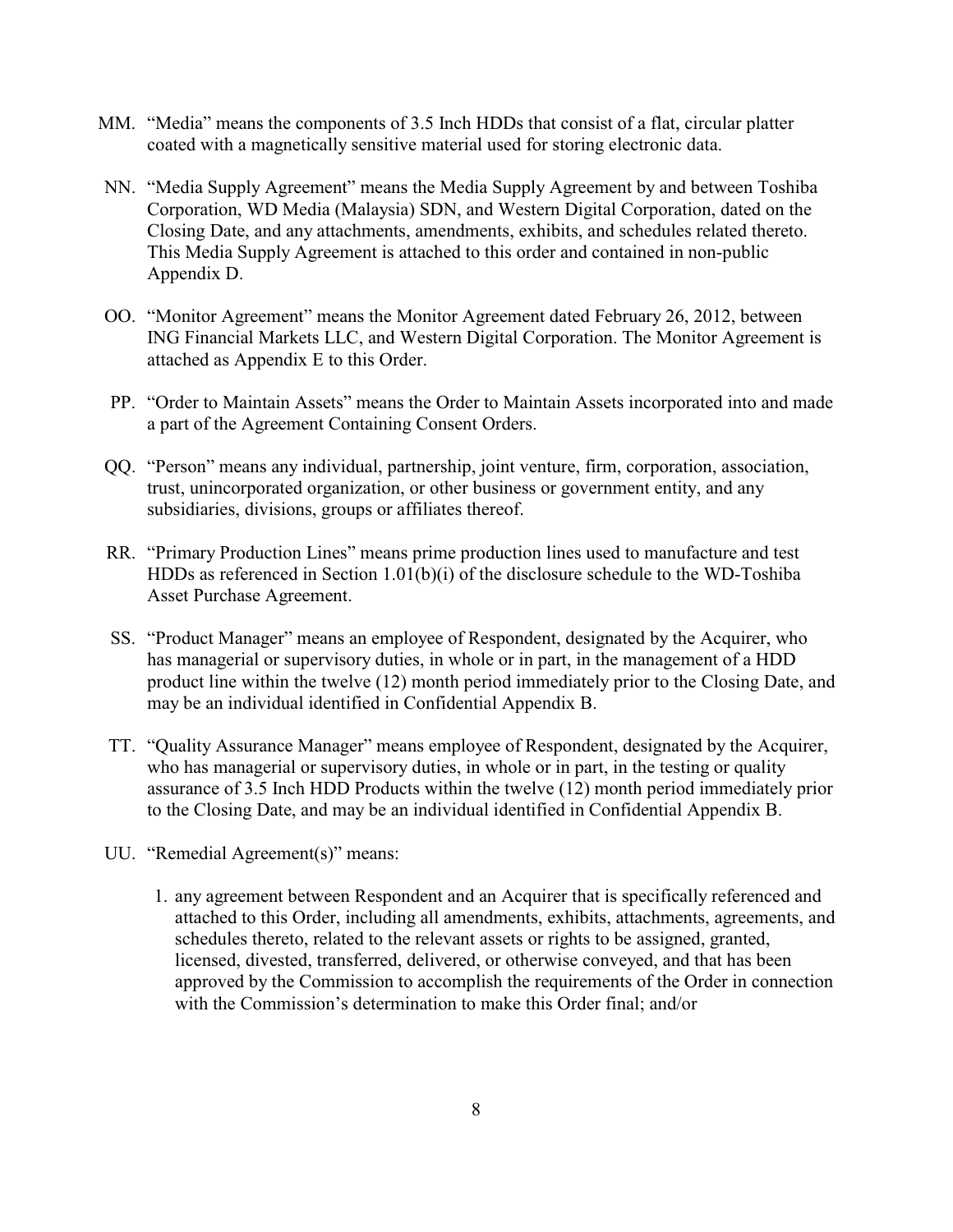- 2. any agreement between Respondent and an Acquirer (or between a Divestiture Trustee and an Acquirer) that has been approved by the Commission to accomplish the requirements of this Order, including all amendments, exhibits, attachments, agreements, and schedules thereto, related to the relevant assets or rights to be assigned, granted, licensed, divested, transferred, delivered, or otherwise conveyed, and that has been approved by the Commission to accomplish the requirements of the Order.
- VV. "Reserved Capacity" means productive capacity that Respondent is obligated to reserve on behalf of the Acquirer including, at a minimum:
	- 1. for 3.5 Inch HDD Products, the capacity of seven (7) fully configured Primary Production Lines initially, increasing to ten (10) fully configured Primary Production Lines; *provided, however,* that after the Rolling Manufacturing Asset Transfer Date, Respondent may reduce the number of lines on a rolling basis to enable the transfer of lines; and
	- 2. for Heads and/or Media, the capacity to supply fifty (50) percent of Heads and/or Media that is required to support the number of 3.5 Inch HDD Products produced from sixteen (16) fully configured Primary Production Lines; *provided, however,* Respondent shall also reserve the capacity to supply fifty (50) percent of Heads and/or Media that is required to support the number of 3.5 Inch HDD Products produced from any of the six (6) additional fully configured primary production lines from the Shenzhen Option Assets that are purchased by the Acquirer.
- WW. "Re-Work Lines" means re-work production lines used to disassemble HDDs as referenced in Section 1.01(b)(i) of the disclosure schedule to the WD-Toshiba Asset Purchase Agreement.
- XX. "Rolling Manufacturing Asset Transfer Date" means the date ten (10) fully configured Primary Production Lines are reserved, after which Respondent may reduce the number of lines on a one-for-one basis as additional lines are qualified as provided in the Transition Services Agreement Schedule 2.01 Part D.
- YY. "Shenzhen Facility" means Hitachi's production plant located at 119-121, Block 1, International Commerce Centre, 1001 Honghua Road, Futian Free Trade Zone, Shenzhen, China, used primarily for the manufacture of 3.5 Inch HDDs for use in desktop and consumer electronics including, without limitation, real estate, buildings, warehouses, storage facilities, structures, manufacturing equipment, other equipment, machinery, tools, spare parts, personal property, furniture, fixtures, supplies and other tangible property.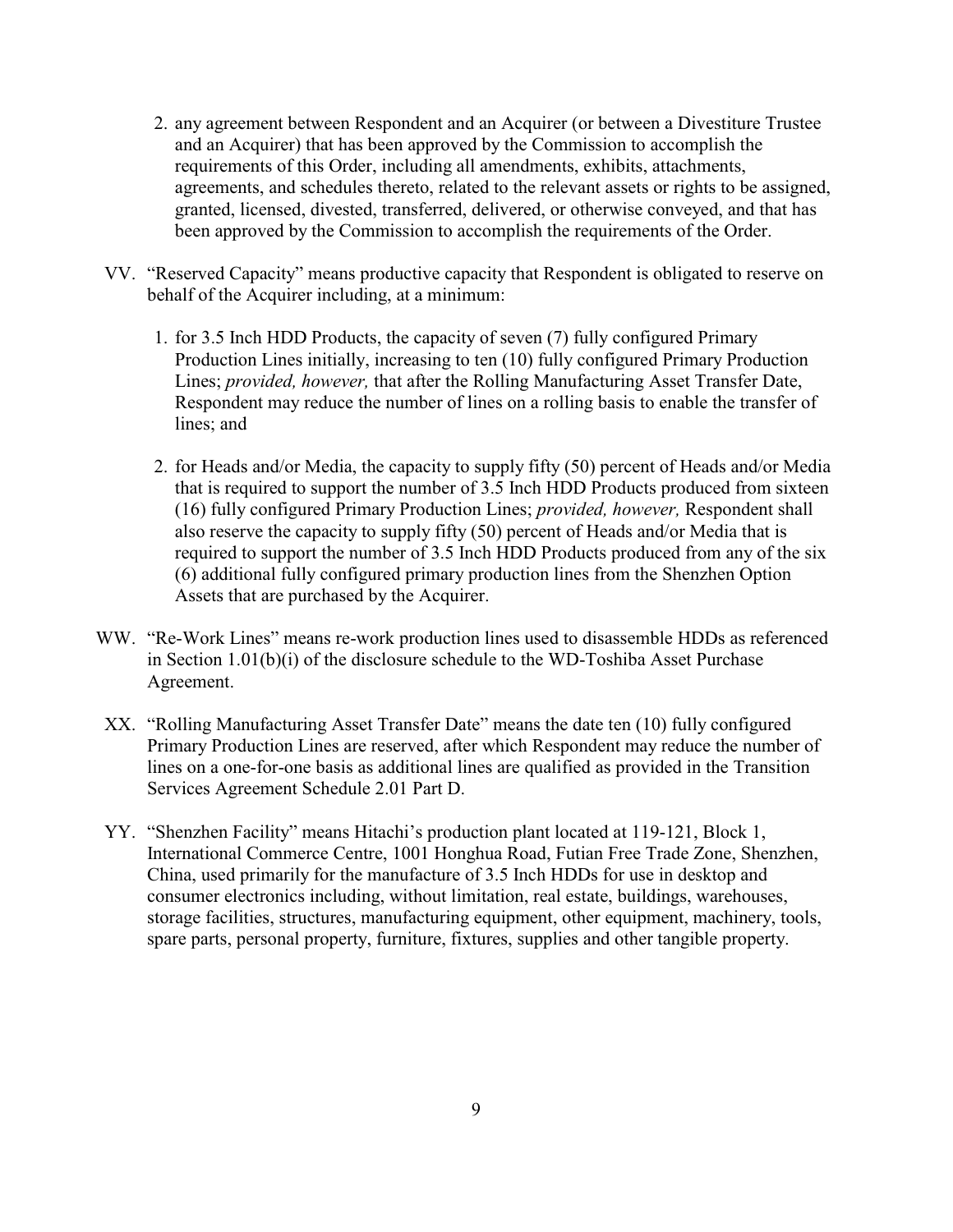- ZZ. "Shenzhen Facility Option Assets" means the following assets as referenced in Schedule 2.10 of the disclosure schedule to the WD-Toshiba Asset Purchase Agreement:
	- 1. the six (6) additional production lines used to manufacture HDDs at the Shenzhen Facility; and
	- 2. the two (2) additional re-work lines used to disassemble HDDs at the Shenzhen Facility.
- AAA. "Software" means any and all computer programs in both source and object code form, including all modules, routines and sub-routines thereof and all related source and other preparatory materials including functional specifications and programming specifications, programming languages, algorithms, flow charts, logic diagrams, orthographic representations, file structures, coding sheets, coding and manuals or other documentation related thereto.
- BBB. "Supply Cost" means:
	- 1. for 3.5 Inch HDD Products, the transfer price as determined under the 3.5 Inch HDD Products Contract Manufacturing Agreement; or
	- 2. for Heads and/or Media, the price as determined under the 3.5 Inch HDD Products Input Supply Agreement(s).
- CCC. "Third Party(ies)" means any non-governmental Person other than Respondent or the Acquirer.
- DDD. "Toshiba" means Toshiba Corporation, a corporation organized, existing, and doing business under and by virtue of the laws of Japan, with its headquarters address at 1-1, Shibaura 1-chrome, Minato-Ku, Tokyo 105-8001, Japan. Toshiba America Electronic Components Inc., is a wholly owned subsidiary of Toshiba Corporation, with its principal office at 19900 MacArthur Boulevard, Suite 400, Irvine, California 92612.
- EEE. "Toshiba Cross-License Agreement" means the Form of Amended and Restated Patent Cross-License Agreement by and between Toshiba Corporation and Western Digital Technologies, Inc., dated on the Closing Date, and any attachments, amendments, exhibits, and schedules related thereto. This Toshiba Cross-License Agreement is attached to this order and contained in non-public Appendix F.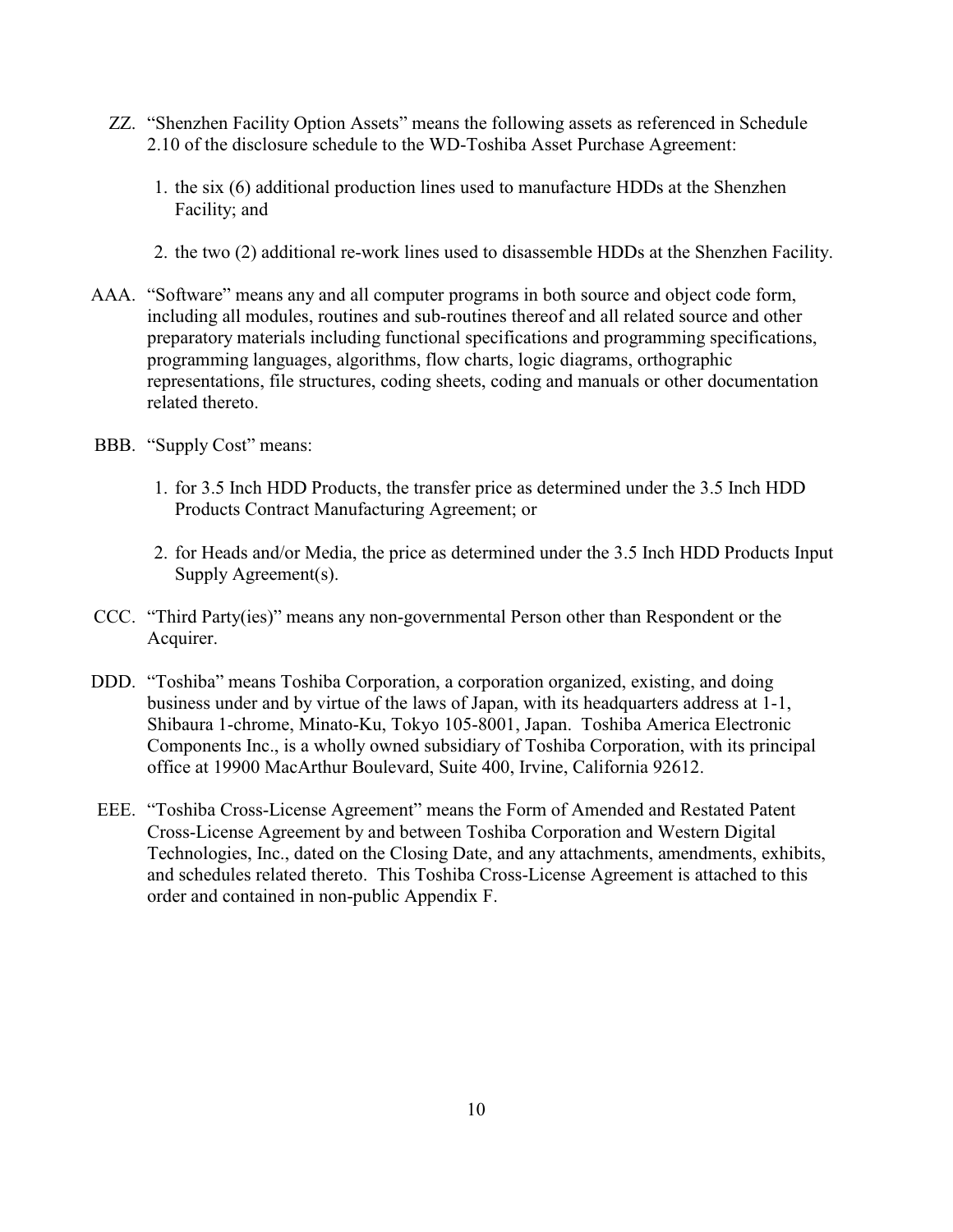- FFF. "Transfer Period" means the period beginning on the Closing Date and ending on the later of:
	- 1. one (1) year after Closing Date; or
	- 2. the date the Acquirer transfers sixteen (16) Primary Production Lines and such lines have been qualified as provided in the Transition Services Agreement Schedule 2.01 Part D.
- GGG. "Transition Services Agreement" means:
	- 1. the Transition Services Agreement by and between Western Digital Corporation and Toshiba Corporation, dated on the Closing Date, and any attachments, amendments, exhibits, and schedules related thereto. This Transition Services Agreement is attached to this order and contained in non-public Appendix G; or
	- 2. any agreement that receives the prior approval of the Commission between Respondent (or a Divestiture Trustee) and an Acquirer for the provision of transition services related to the divestiture of the 3.5 Inch HDD Products Business entered into pursuant to Paragraph II (or Paragraph IV) of this Order, and any attachments, amendments, exhibits, and schedules related thereto.
- HHH. "Transition Services Period" means the period beginning on the Closing Date and ending on the later of:
	- 1. the end of the Transfer Period; or
	- 2. if the Acquirer purchases the Shenzhen Facility Option Assets, the date the Acquirer transfers the Shenzhen Facility Option Assets and such lines have been qualified as provided in the Transition Services Agreement Schedule 2.01 Part D.
	- III. "WD-Toshiba Asset Purchase Agreement" means the Asset Purchase Agreement by and between Western Digital Corporation and Toshiba Corporation, dated January 20, 2012, and any attachments, amendments, exhibits, and schedules related thereto. This Asset Purchase Agreement is attached to this order and contained in non-public Appendix H.
	- JJJ. "WD-Toshiba License Agreement" means the Form of Intellectual Property License and Sublicense Agreement by and between Western Digital Technologies, Inc., Hitachi Global Storage Technology Netherlands BV, and Toshiba Corporation, dated on the Closing Date, and any attachments, amendments, exhibits, and schedules related thereto. This WD-Toshiba License Agreement is attached to this order and contained in non-public Appendix I.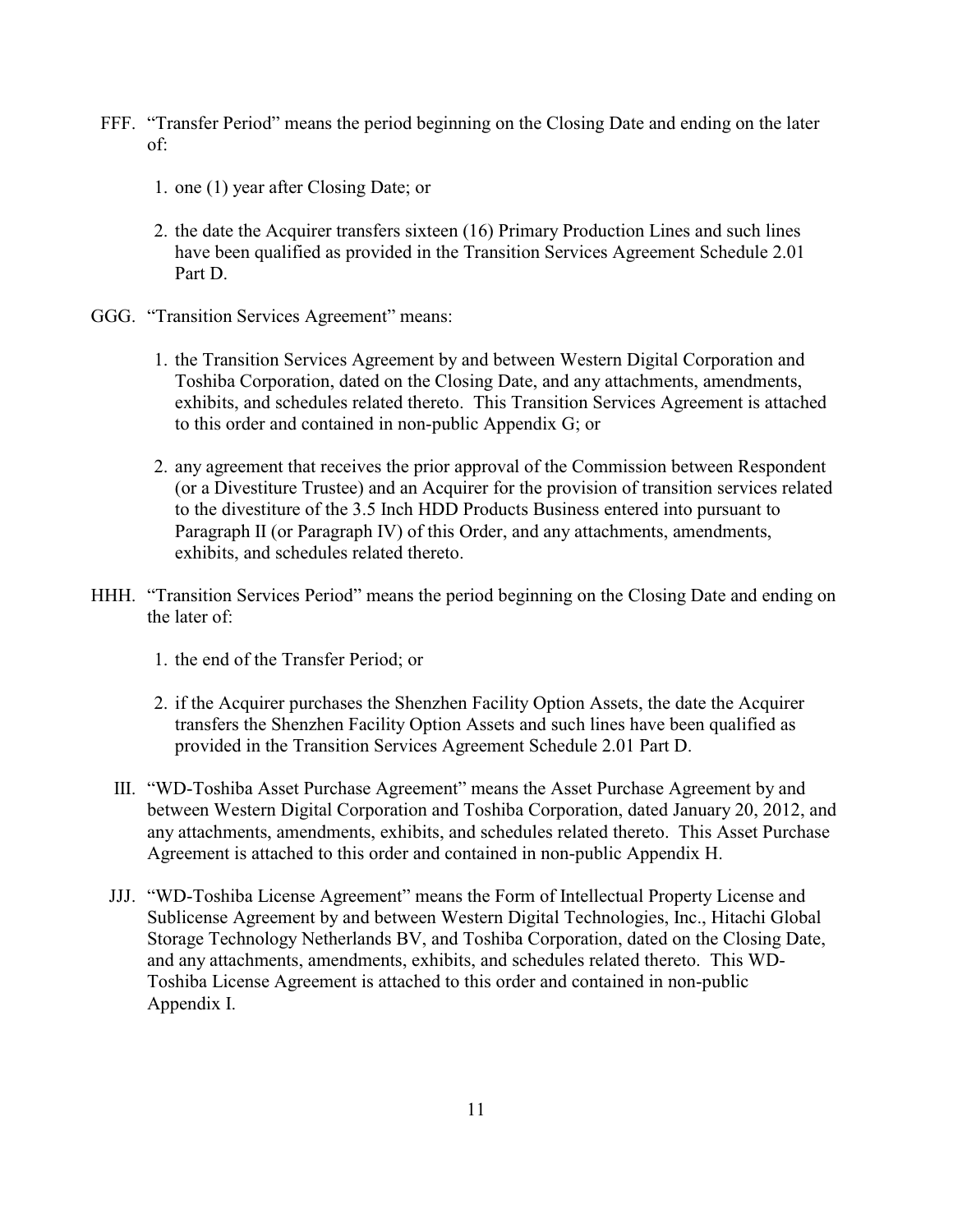#### **IT IS FURTHER ORDERED** that:

- A. Respondent shall divest, license, transfer and/or grant absolutely, and in good faith, the 3.5 Inch HDD Products Business Assets to Toshiba pursuant to and in accordance with the 3.5 Inch HDD Products Business Divestiture Agreement, the 3.5 Inch HDD Products Patents License, and the 3.5 Inch HDD Products Business Intellectual Property License (which agreements shall not limit or contradict, or be construed to vary from or contradict, the terms of this Order), and each such agreement, if it becomes a Remedial Agreement related to the 3.5 Inch HDD Products Business Assets is incorporated by reference into this Order and made a part hereof, by the earlier of:
	- 1. within five (5) days after Respondent has obtained the prior approval from all Government Entities of the divestiture of the 3.5 Inch HDD Products Business Assets to Toshiba and all related Remedial Agreements; or
	- 2. June 20, 2012;

*provided, however,* if, at the time the Commission determines to make this Order final, the Commission notifies Respondent that Toshiba is not an acceptable Acquirer of the 3.5 Inch HDD Products Business Assets then Respondent shall immediately rescind the transaction with Toshiba, in whole or in part, as directed by the Commission, and shall divest, license, transfer and/or grant the 3.5 Inch HDD Products Business Assets within six (6) months from date of determination, absolutely and in good faith, at no minimum price, to an Acquirer that receives the prior approval of the Commission, and only in a manner that receives the prior approval of the Commission;

*provided further, however,* that if Respondent has complied with the terms of this Paragraph before the date on which this Order becomes final, and if, at the time the Commission determines to make this Order final, the Commission notifies Respondent that the manner in which the divestiture was accomplished is not acceptable, the Commission may direct Respondent or appoint the Divestiture Trustee, to effect such modifications to the manner of divestiture to Toshiba (including, but not limited to, entering into additional agreements or arrangements) as the Commission may determine are necessary to satisfy the requirements of this Order.

B. At the Acquirer's option and upon reasonable notice, for the duration of the Manufacturing Period, Respondent shall supply 3.5 Inch HDD Products pursuant to a 3.5 Inch HDD Products Contract Manufacturing Agreement to allow the Acquirer, or a Third Party affiliated with the Acquirer, time sufficient to obtain all necessary Government Entity approvals and transfer the 3.5 Inch HDD Manufacturing Assets to a new location to manufacture in commercial quantities, and in a manner consistent with past practices, the 3.5 Inch HDD Products independently of Respondent.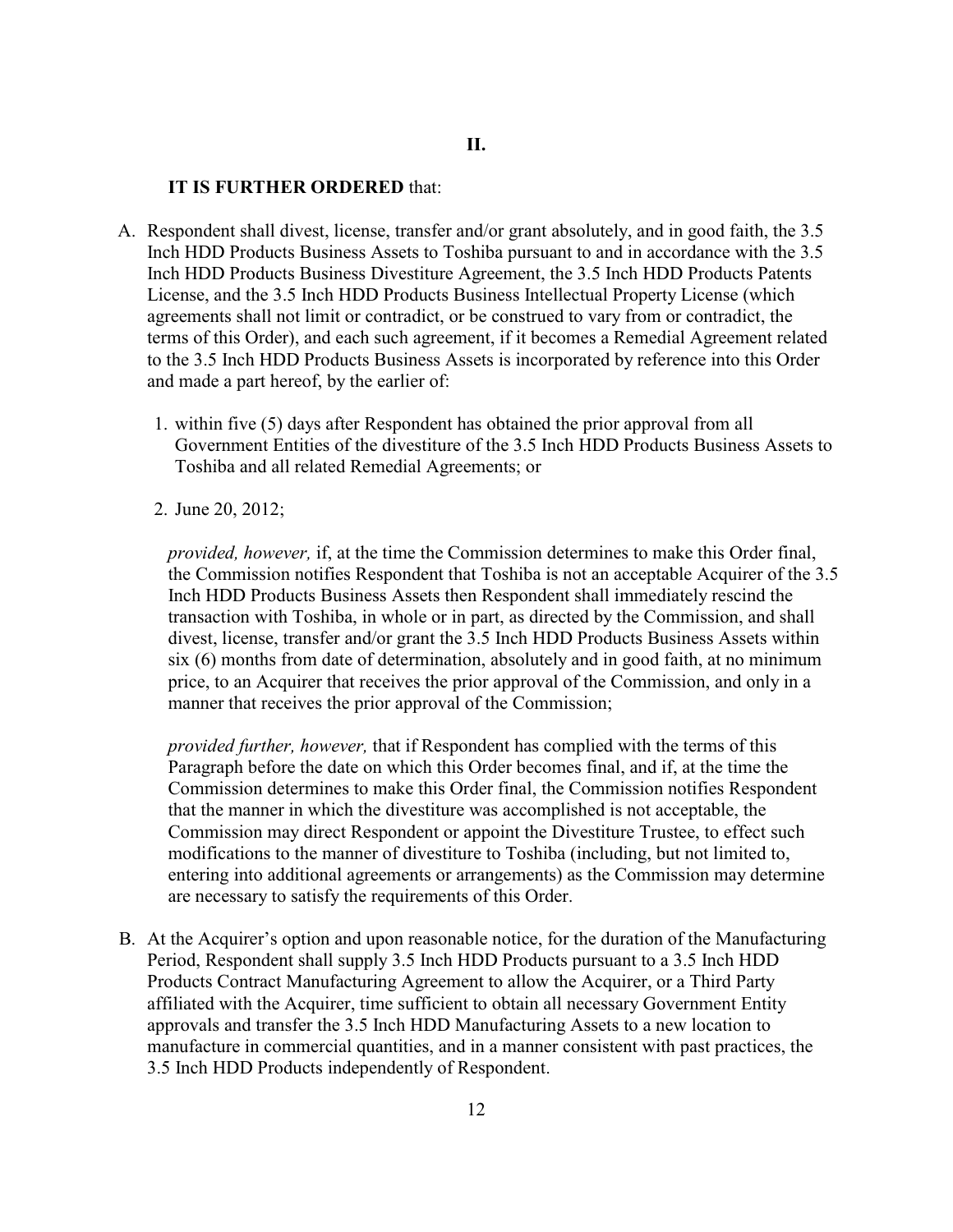- C. At the Acquirer's option and upon reasonable notice, for a period of three (3) years from the Closing Date, Respondent shall supply Heads and/or Media, pursuant to a 3.5 Inch HDD Products Input Supply Agreement(s) to allow the Acquirer, or a Third Party affiliated with the Acquirer, time to secure a supply of Heads and/or Media from sources other than Respondent.
- D. In accordance with the 3.5 Inch HDD Products Contract Manufacturing Agreement and/or any 3.5 Inch HDD Products Input Supply Agreement, Respondent shall:
	- 1. deliver, in a timely manner and under reasonable terms and conditions, a supply of 3.5 Inch HDD Products, Heads, and/or Media at a price not to exceed Supply Cost;
	- 2. represent and warrant to the Acquirer that Respondent shall hold harmless and indemnify the Acquirer for liabilities resulting from the failure by Respondent to deliver the 3.5 Inch HDD Products, Heads, and/or Media in the following manner:
		- a. for 3.5 Inch HDD Products, as specified in the 3.5 Inch HDD Products Contract Manufacturing Agreement Articles VIII through X and Article XIII; and
		- b. for Heads and/or Media, as specified in the 3.5 Inch HDD Input Supply Agreements Articles VII through IX and Article XII;
	- 3. give priority to supplying a Reserved Capacity of 3.5 Inch HDD Product, Head, and/or Media to the Acquirer over manufacturing and supplying of products for Respondent's own use or sale;
	- 4. during the term of any 3.5 Inch HDD Products Contract Manufacturing Agreement and/or 3.5 Inch HDD Input Supply Agreement, upon written request of the Acquirer or the Interim Monitor, make available to the Acquirer or the Interim Monitor all records that relate to the manufacture or supply of the 3.5 Inch HDD Products, Heads used in 3.5 Inch HDD Products, and/or Media used in 3.5 Inch HDD Products that are generated or created after the Closing Date; and
	- 5. not seek, pursuant to any dispute resolution mechanism incorporated in any 3.5 Inch HDD Products Contract Manufacturing Agreement and/or 3.5 Inch HDD Input Supply Agreement, a result that would be inconsistent with the terms or the remedial purposes of this Order.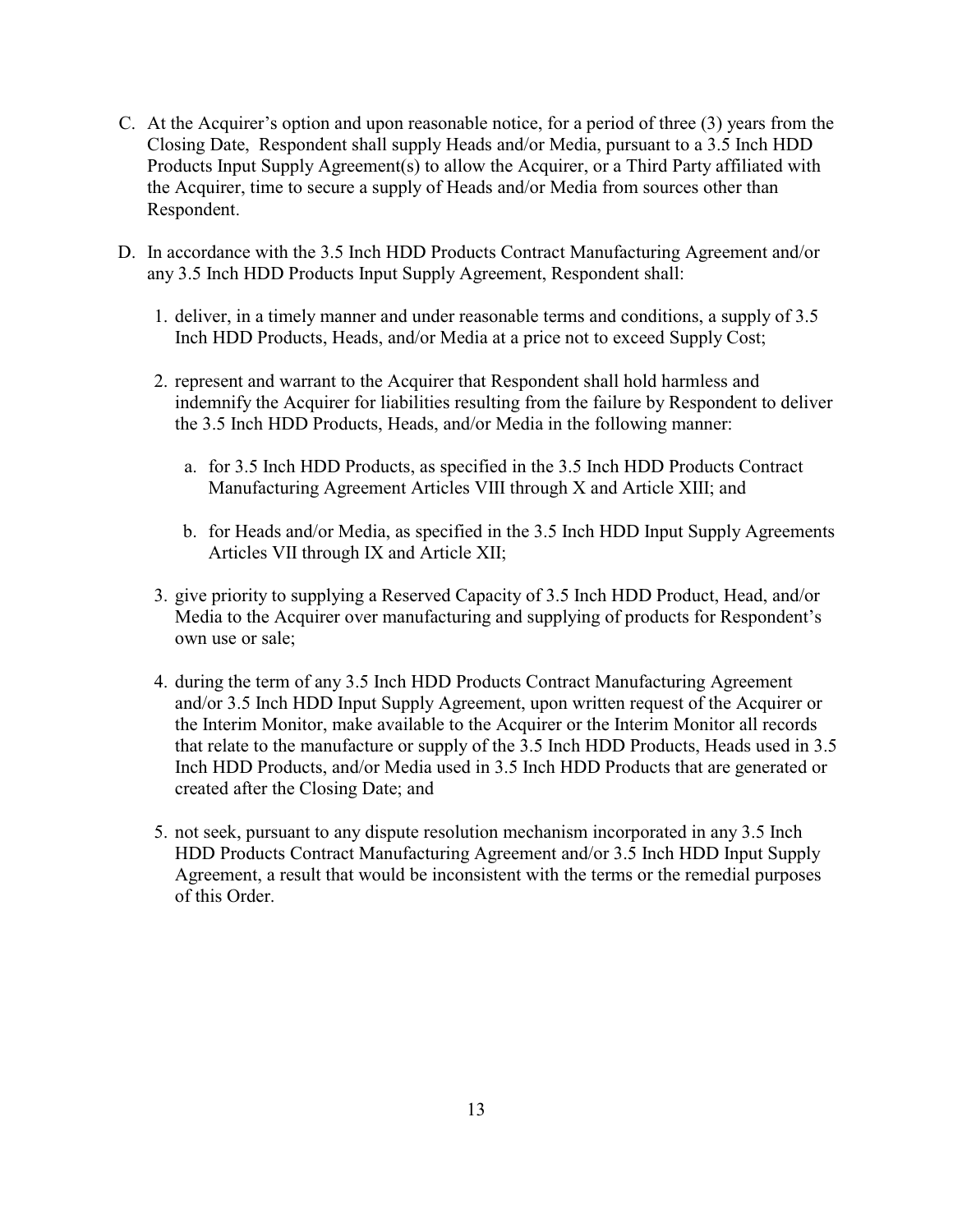- E. Within twenty (20) days of the Closing Date, Respondent shall:
	- 1. submit to the Acquirer, at Respondent's expense, all 3.5 Inch HDD Products Business Records related to the 3.5 Inch HDD Products;
	- 2. deliver, in good faith, such 3.5 Inch HDD Products Business Records to the Acquirer;
		- a. in a timely manner, *i.e.*, as soon as practicable, avoiding any delays in transmission of the respective information; and
		- b. in a manner that ensures its completeness and accuracy and that fully preserves its usefulness;
	- 3. pending complete delivery of all such 3.5 Inch HDD Products Business Records to the Acquirer, provide the Acquirer and the Interim Monitor with access to all such 3.5 Inch HDD Products Business Records and employees who possess or are able to locate such information for the purposes of identifying the books, records, and files directly related to the 3.5 Inch HDD Products that contain such 3.5 Inch HDD Products Business Records and facilitating the delivery in a manner consistent with this Order;
	- 4. not use, directly or indirectly, any Confidential Business Information related to the research, development, manufacturing, marketing, or sale of the 3.5 Inch HDD Products other than as necessary to comply with the following:
		- a. the requirements of this Order;
		- b. Respondent's obligations to the Acquirer under the terms of any Remedial Agreement related to the 3.5 Inch HDD Products; or
		- c. applicable Law;
	- 5. not disclose or convey any Confidential Business Information, directly or indirectly, to any Person except the Acquirer or other Persons specifically authorized by such Acquirer to receive such information; and
	- 6. not provide, disclose or otherwise make available, directly or indirectly, any Confidential Business Information related to 3.5 Inch HDD Products to employees associated with Respondent's own 3.5 Inch HDD business;

*provided, however,* that Respondent may use any Intellectual Property or Know-How that is conveyed or licensed to Respondent or that Respondent retains the right to use pursuant to any Remedial Agreement; *provided further, however,* to the extent that the use of such Intellectual Property or Know-How involves disclosure of Confidential Business Information to another Person, such Person must agree to maintain the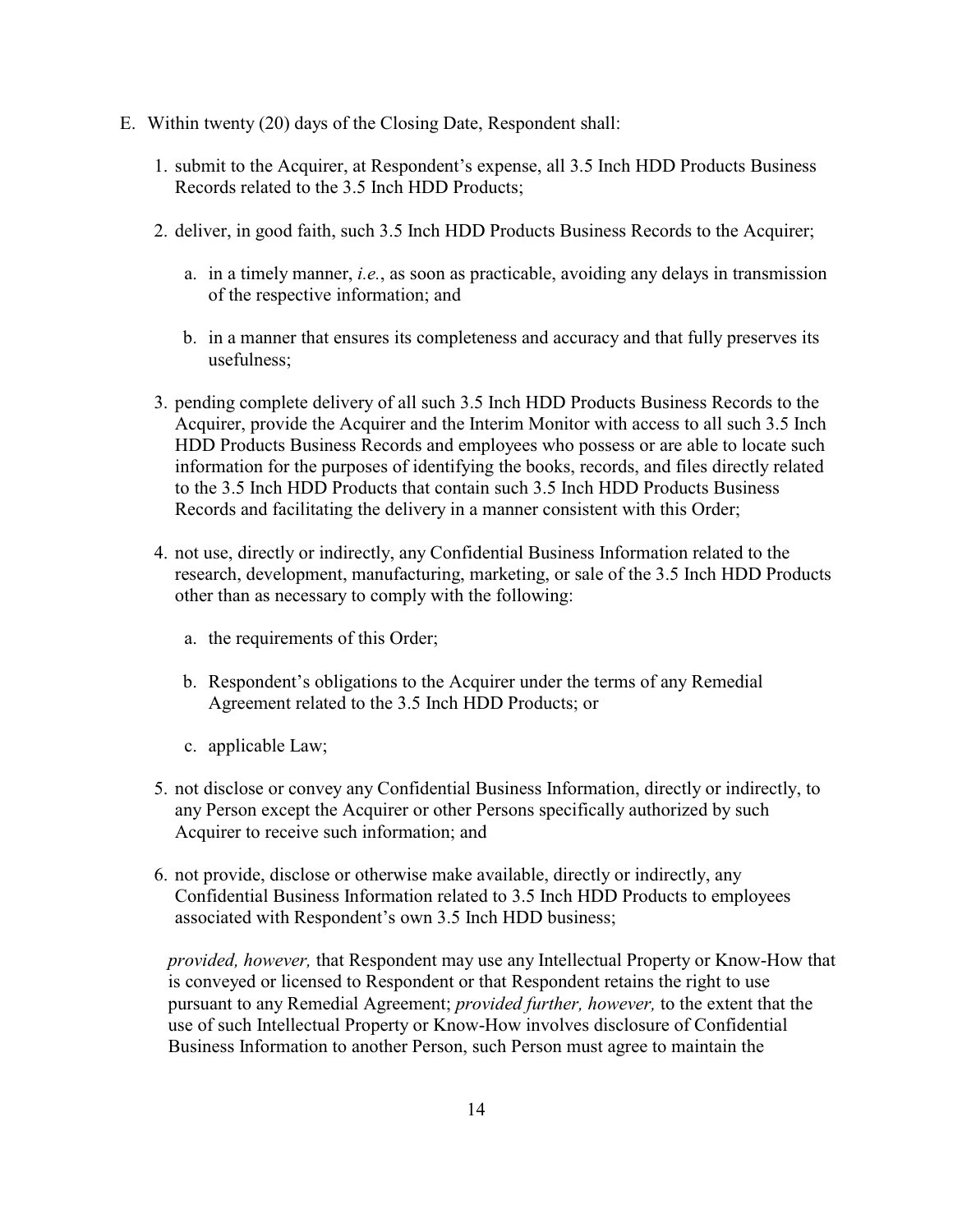confidentiality of such Confidential Business Information under terms and in a manner consistent with the requirements of this Order.

- F. Not later than thirty (30) days after the Closing Date, Respondent shall provide written notification of the restrictions on the use and disclosure of the Confidential Business Information by Respondent's personnel to all 3.5 Inch HDD Products Business Employee and all 3.5 Inch HDD Products Business Firewalled Employees. Respondent shall:
	- 1. give such notification by e-mail with return receipt requested or similar transmission and keep a file of such receipts for one (1) year after the Closing Date;
	- 2. maintain complete records of all such agreements at Respondent's corporate headquarters and provide an officer's certification to the Commission stating that such acknowledgment program has been implemented and is being complied with; and
	- 3. shall provide an Acquirer with copies of all certifications, notifications, and reminders sent to Respondent's personnel.
- G. Respondent shall require, as a condition of continued employment post-divestiture of the assets required to be divested pursuant to this Order, that each 3.5 Inch HDD Products Business Firewalled Employee retained by Respondent, the direct supervisor of any such employee, and any other employee retained by Respondent and designated by the Interim Monitor sign a confidentiality agreement pursuant to which such employee shall be required to maintain all Confidential Business Information strictly confidential, including the nondisclosure of such information to any other employee, executive or other personnel of Respondent (other than as necessary to comply with the requirements of this Order).
- H. Any 3.5 Inch HDD Products Business Firewalled Employee identified in Paragraph I.K.3, as a condition of continued employment by Respondent, shall be prohibited from working on Respondent's own 3.5 Inch HDD business for a period of six (6) months after such employee ceases to work with the Acquirer.
- I. For the duration of the Employee Access Period and within ten (10) days of request by the Acquirer, Respondent shall, to the extent permitted by law, provide to the Acquirer or proposed Acquirer, the following information regarding each 3.5 Inch HDD Products Business Employee whose duties relate to the 3.5 Inch HDD Products Business:
	- 1. name, job title or position, date of hire, and effective service date;
	- 2. a specific description of the employee's responsibilities;
	- 3. the base salary or current wages;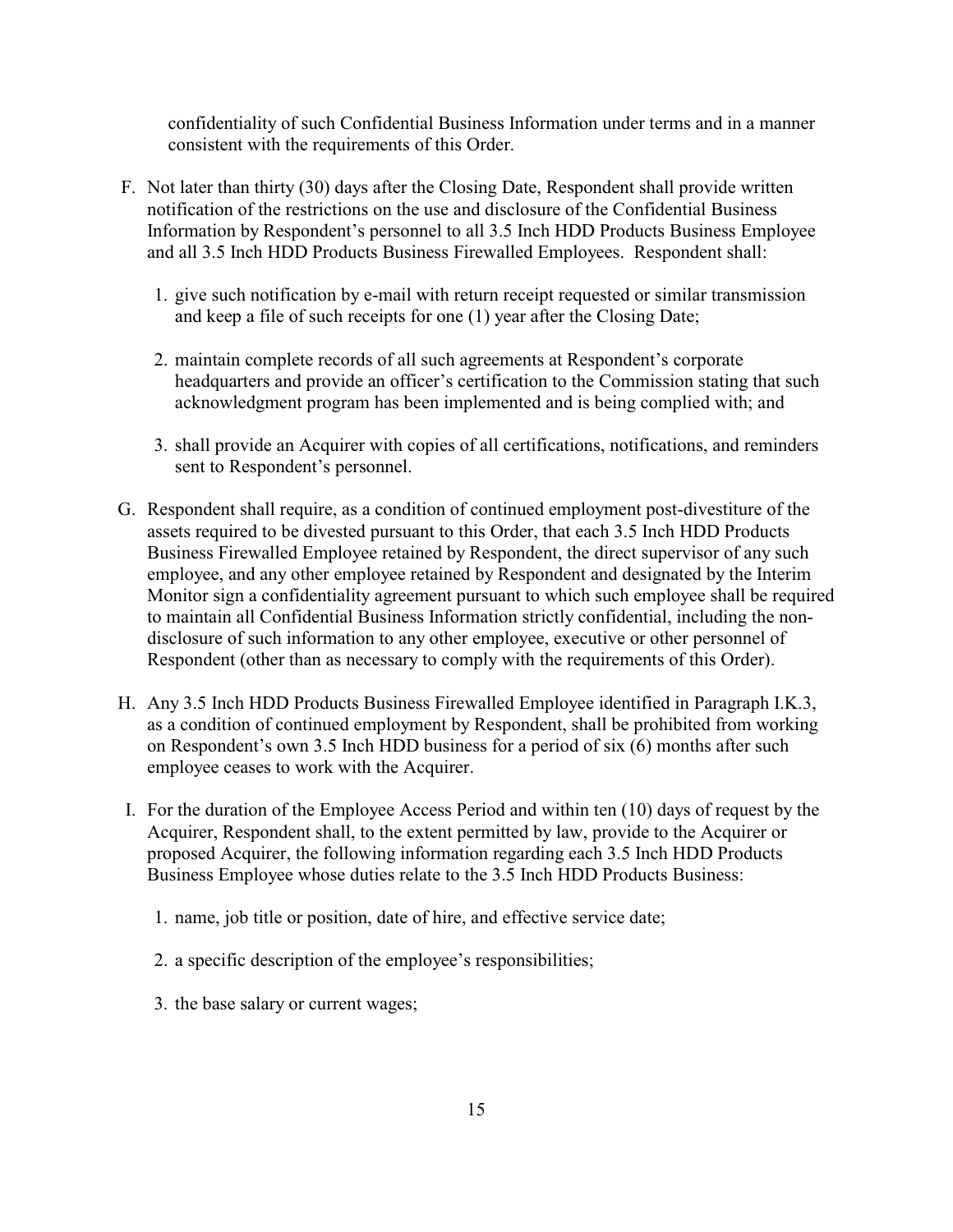- 4. the most recent bonus paid, aggregate annual compensation for the last fiscal year, value of vested and unvested deferred compensation including when any unvested portions are due to vest, and current target or guaranteed bonus, if any;
- 5. employment status (*i.e.,* active or on leave or disability; full-time or part-time);
- 6. any other material terms and conditions of employment in regard to such employee that are not otherwise generally available to similarly situated employees; and
- 7. at the option of the Acquirer, copies of all employee benefit plans and summary plan descriptions (if any) applicable to the relevant employees.
- J. For the duration of the Employee Access Period, Respondent shall not interfere with the hiring or employing by the Acquirer of the 3.5 Inch HDD Products Business Employees, and shall remove any contractual impediments within the control of Respondents that may deter these employees from accepting employment with the Acquirer, including, but not limited to, any non-compete provisions of employment or other contracts with Respondents that would affect the ability of those individuals to be employed by the Acquirer. In addition, Respondent shall not make any counteroffer to a 3.5 Inch HDD Products Business Employee who receives a written offer of employment from the Acquirer; *provided, however,* this Paragraph shall not prohibit Respondent from continuing to employ any 3.5 Inch HDD Products Business Employee under the terms of such employee's employment with Respondent prior to the date of the written offer of employment from the Acquirer to such employee.
- K. Respondent shall provide reasonable financial incentives to the 3.5 Inch HDD Products Business Key Employees as needed to facilitate the employment of such employees by the Acquirer.
- L. For a period of one (1) year following the Employee Access Period, Respondent shall not, directly or indirectly, solicit, induce, or attempt to solicit or induce any 3.5 Inch HDD Products Business Employee(s) who have accepted offers of employment with the Acquirer to terminate his or her employment relationship with the Acquirer; *provided, however,* a violation of this provision will not occur if: (1) the 3.5 Inch HDD Products Business Employee's employment has been terminated by the Acquirer; (2) Respondent may make general advertisements for employees including, but not limited to, in newspapers, trade publications, websites, or other media not targeted specifically at Acquirer's employees; or (3) a 3.5 Inch HDD Products Business Employee independently applies for employment with Respondent, as long as such employee was not solicited by Respondent.
- M. During the Transition Services Period, Respondent shall provide, at no greater than Direct Cost, assistance from knowledgeable employees of Respondent in the transfer of the 3.5 Inch HDD Products Business Assets from Respondent to the Acquirer in a timely and orderly manner pursuant to a Transition Services Agreement.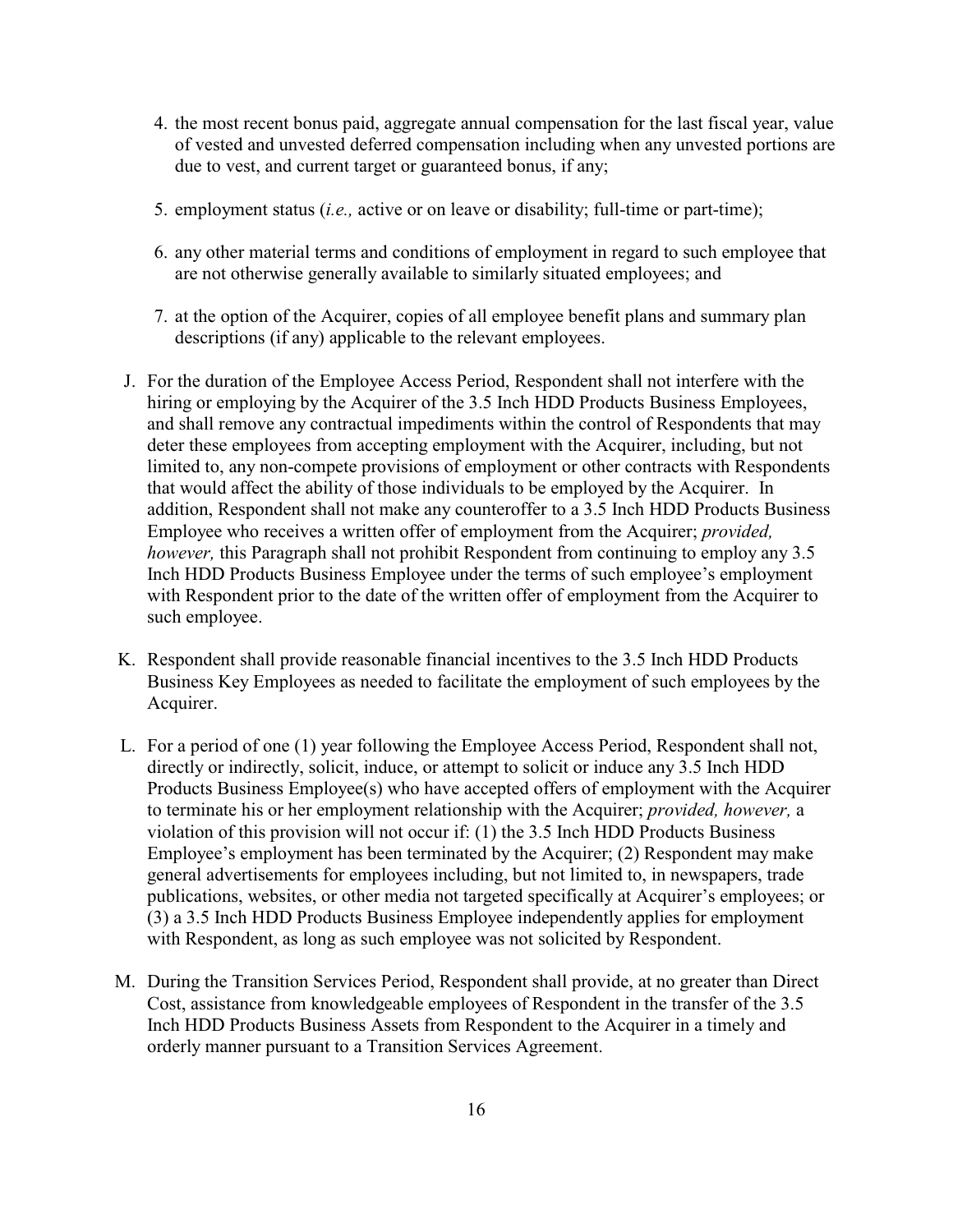- N. Until Respondent completes the divestiture required by Paragraph II.A, Respondent:
	- 1. shall take such actions as necessary to:
		- a. maintain the full economic viability and marketability of the 3.5 Inch HDD Products Business;
		- b. minimize any risk of loss of competitive potential for such business;
		- c. prevent the destruction, removal, wasting, deterioration, or impairment of any of the assets related to the 3.5 Inch HDD Products Business;
		- d. ensure the assets required to be divested are transferred and delivered to the Acquirer in a manner without disruption, delay, or impairment of the 3.5 Inch HDD Products Business; and
	- 2. shall not sell, transfer, encumber or otherwise impair the assets required to be divested (other than in the manner prescribed in this Order) nor take any action that lessens the full economic viability, marketability, or competitiveness of the 3.5 Inch HDD Products **Business**
- O. The purpose of the divestiture of the 3.5 Inch HDD Products Business and the related obligations imposed on Respondent by this Order is:
	- 1. to ensure the continued use of such assets in the research, development, manufacture, and sale of the 3.5 Inch HDD Products within the Geographic Territory; and
	- 2. to remedy the lessening of competition resulting from the Acquisition as alleged in the Commission's Complaint in a timely and sufficient manner.

## **III.**

## **IT IS FURTHER ORDERED** that:

- A. The Commission may appoint an Interim Monitor to assure that Respondent expeditiously complies with all of its obligations and performs all of its responsibilities as required by this Order, the Order to Maintain Assets, and any Remedial Agreement.
- B. The Commission appoints ING Financial Markets LLC ("ING") as Interim Monitor and approves the Monitor Agreement between ING and Respondent which agreement, *inter alia,* names Philip Comerford, Jr., as ING designated Project Manager.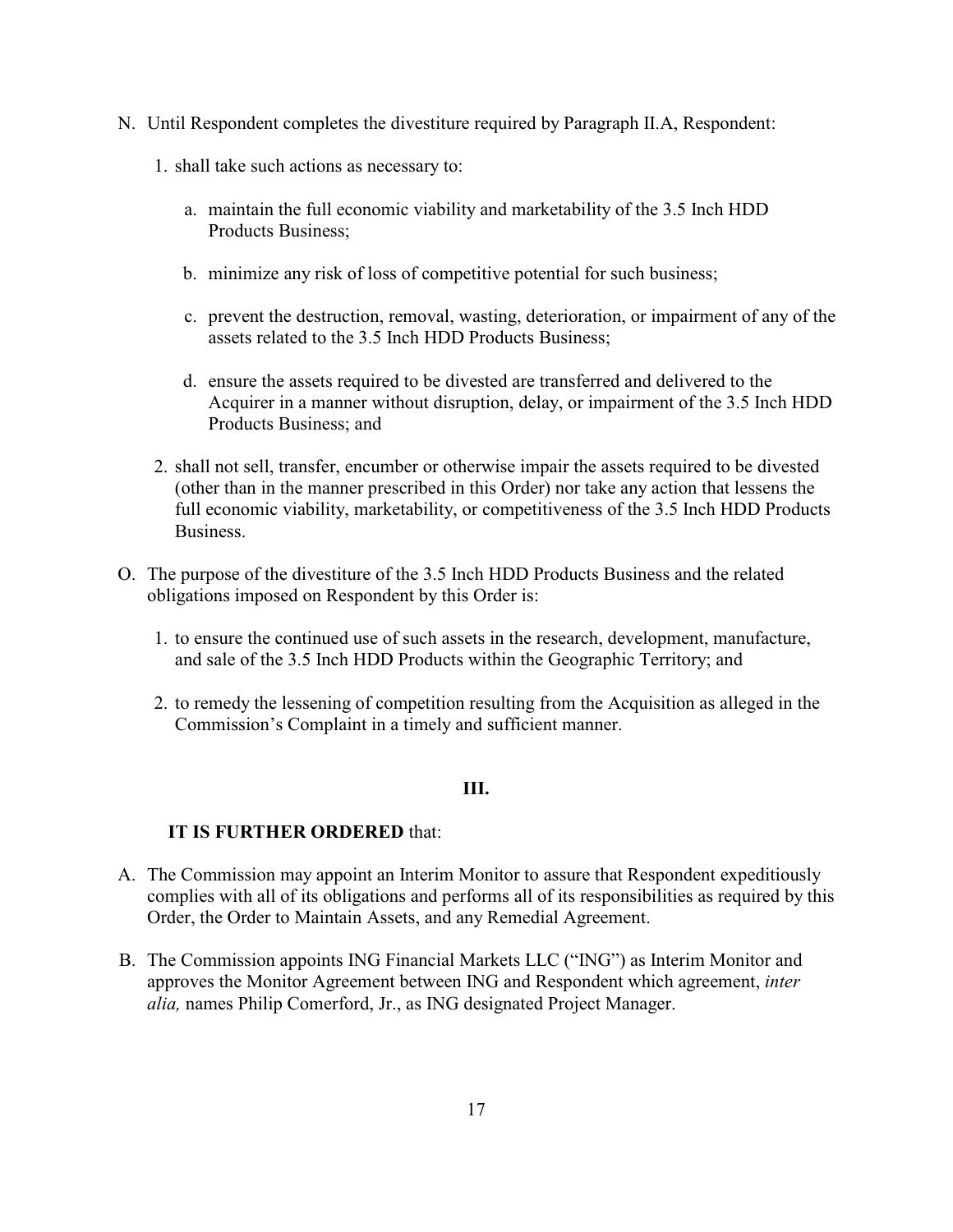- C. No later than one (1) day after the Closing Date, Respondent shall, pursuant to the Monitor Agreement and to this Order, transfer to the Interim Monitor all the rights, powers, and authorities necessary to permit the Interim Monitor to perform their duties and responsibilities in a manner consistent with the purposes of this Order.
- D. The Interim Monitor shall serve until the later of (1) the Transition Services Period or (2) the termination of all Respondent's obligations under all Remedial Agreements; *provided, however,* the Commission may extend or modify this period as may be necessary to accomplish the purposes of this Order and the Order to Maintain Assets.
- E. In the event a substitute Interim Monitor is required, the Commission shall select the Interim Monitor, subject to the consent of Respondent, which consent shall not be unreasonably withheld. If Respondent has not opposed, in writing, including the reasons for opposing, the selection of a proposed Interim Monitor within ten (10) days after notice by the staff of the Commission to Respondent of the identity of any proposed Interim Monitor, Respondent shall be deemed to have consented to the selection of the proposed Interim Monitor. Not later than ten (10) days after appointment of a substitute Interim Monitor, Respondent shall execute an agreement that, subject to the prior approval of the Commission, confers on the Interim Monitor all the rights and powers necessary to permit the Interim Monitor to monitor Respondent's compliance with the terms of this Order, the Order to Maintain Assets, and the Remedial Agreements in a manner consistent with the purposes of this Order.
- F. Respondent shall consent to the following terms and conditions regarding the powers, duties, authorities, and responsibilities of the Interim Monitor:
	- 1. the Interim Monitor shall have the power and authority to monitor Respondent's compliance with the terms of this Order, the Order to Maintain Assets, and the Remedial Agreements, and shall exercise such power and authority and carry out the duties and responsibilities of the Interim Monitor in a manner consistent with the purposes of this Order and in consultation with the Commission, including, but not limited to:
		- a. assuring that Respondent expeditiously complies with all of its obligations and performs all of its responsibilities as required by the this Order, the Order to Maintain Assets, and the Remedial Agreements;
		- b. monitoring any Transition Services Agreement;
		- c. assuring that Confidential Business Information is not received or used by Respondent or the Acquirer, except as allowed in this Order and in the Order to Maintain Assets, in this matter.
	- 2. the Interim Monitor shall act in a fiduciary capacity for the benefit of the Commission.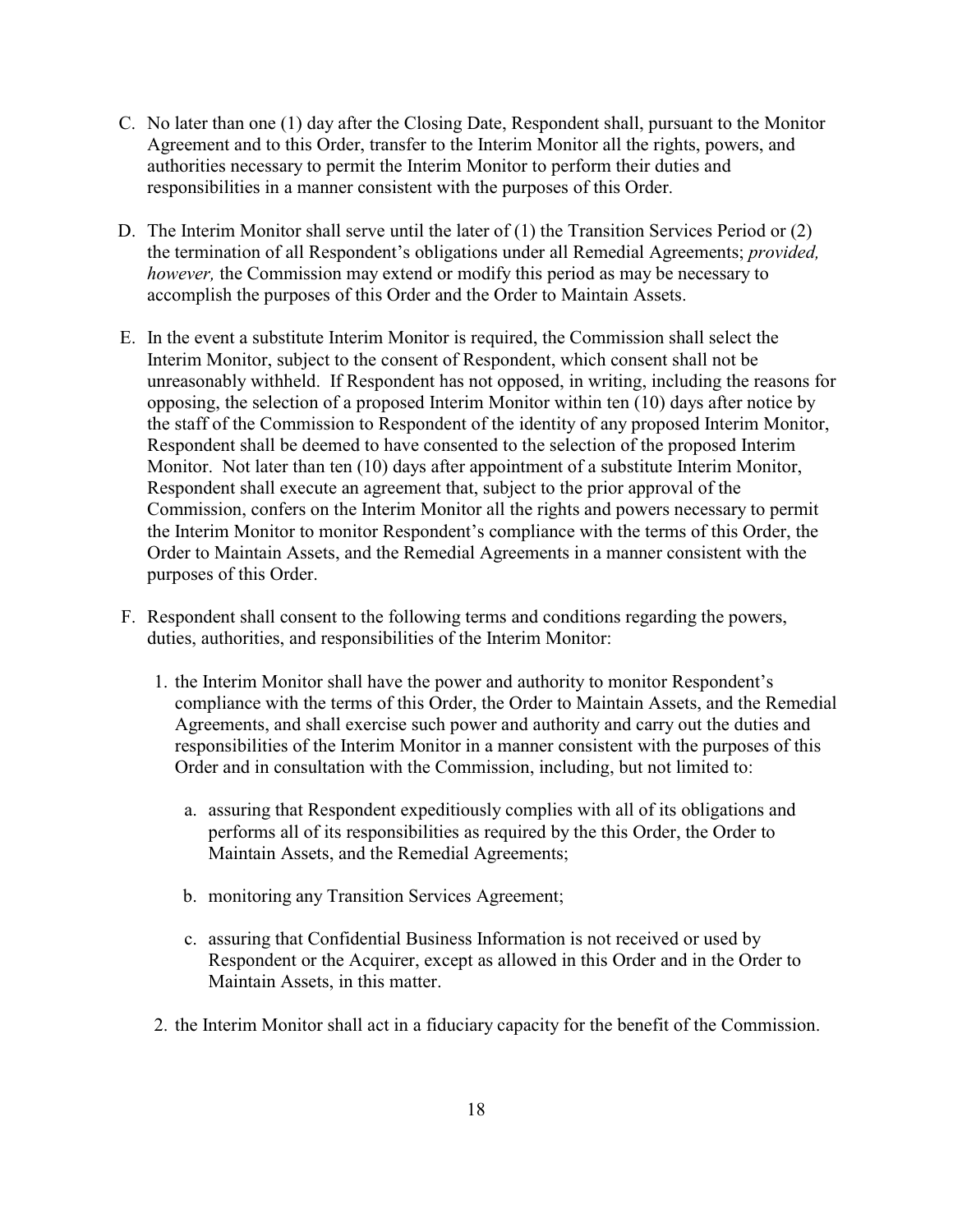- 3. the Interim Monitor shall serve for such time as is necessary to monitor Respondent's compliance with the provisions of this Order, the Order to Maintain Assets, and the Remedial Agreements.
- 4. subject to any demonstrated legally recognized privilege, the Interim Monitor shall have full and complete access to Respondent's personnel, books, documents, records kept in the ordinary course of business, facilities and technical information, and such other relevant information as the Interim Monitor may reasonably request, related to Respondent's compliance with its obligations under this Order, the Order to Maintain Assets, and the Remedial Agreements. Respondent shall cooperate with any reasonable request of the Interim Monitor and shall take no action to interfere with or impede the Interim Monitor's ability to monitor Respondent's compliance with this Order, the Order to Maintain Assets, and the Remedial Agreements.
- 5. the Interim Monitor shall serve, without bond or other security, at the expense of Respondent on such reasonable and customary terms and conditions as the Commission may set. The Interim Monitor shall have authority to employ, at the expense of Respondent, such consultants, accountants, attorneys and other representatives and assistants as are reasonably necessary to carry out the Interim Monitor's duties and responsibilities. The Interim Monitor shall account for all expenses incurred, including fees for services rendered, subject to the approval of the Commission.
- 6. Respondent shall indemnify the Interim Monitor and hold the Interim Monitor harmless against any losses, claims, damages, liabilities, or expenses arising out of, or in connection with, the performance of the Interim Monitor's duties, including all reasonable fees of counsel and other reasonable expenses incurred in connection with the preparations for, or defense of, any claim, whether or not resulting in any liability, except to the extent that such losses, claims, damages, liabilities, or expenses result from malfeasance, gross negligence, willful or wanton acts, or bad faith by the Interim Monitor.
- 7. Respondent shall report to the Interim Monitor in accordance with the requirements of this Order and/or as otherwise provided in any agreement approved by the Commission. The Interim Monitor shall evaluate the reports submitted to the Interim Monitor by Respondent, and any reports submitted by the Acquirer with respect to the performance of Respondent's obligations under this Order, the Order to Maintain Assets, and the Remedial Agreements.
- 8. Within one (1) month from the date the Interim Monitor is appointed pursuant to this paragraph, every sixty (60) days thereafter, and otherwise as requested by the Commission, the Interim Monitor shall report in writing to the Commission concerning performance by Respondent of its obligations under this Order, the Order to Maintain Assets, and the Remedial Agreements.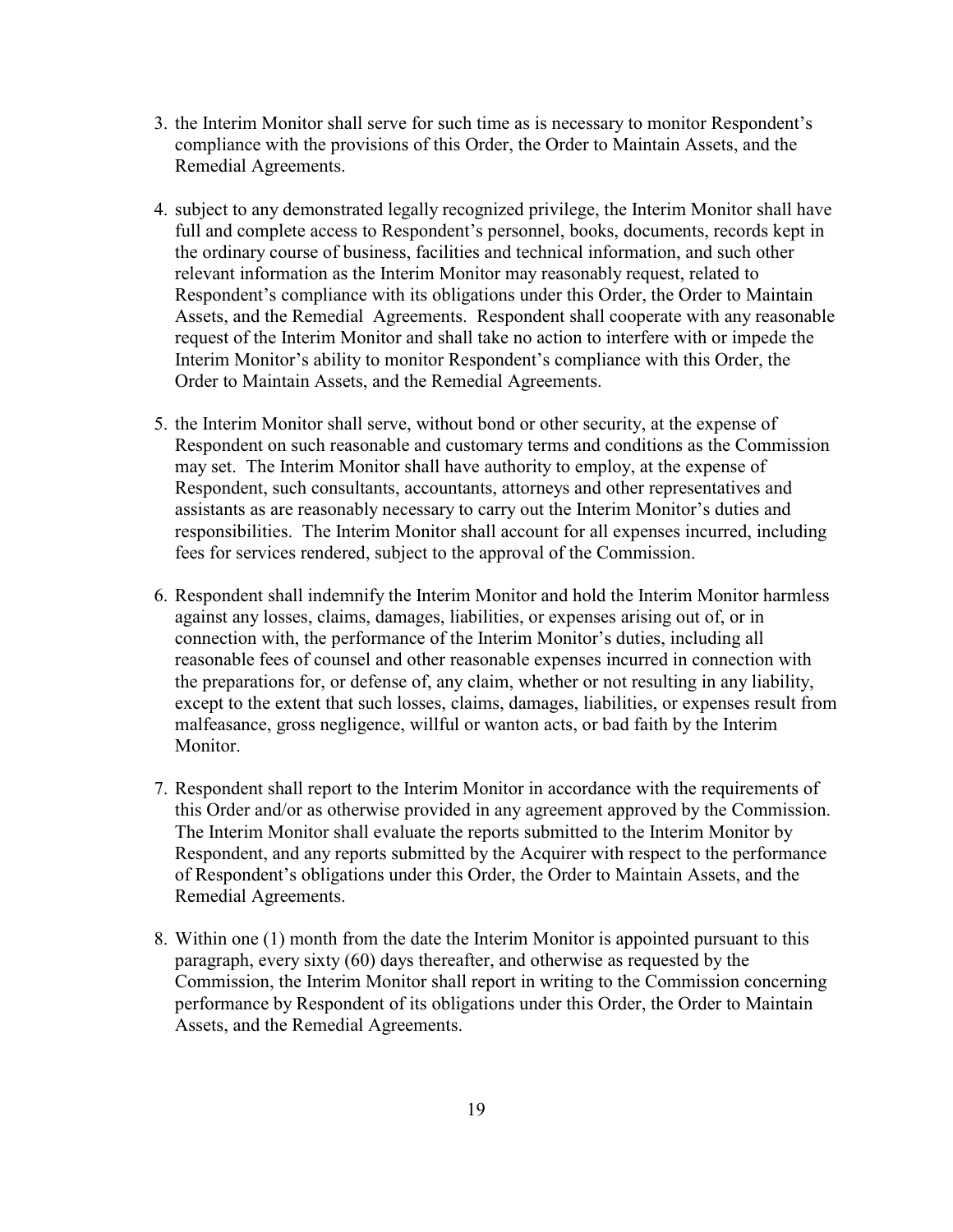- 9. Respondent may require the Interim Monitor and each of the Interim Monitor's consultants, accountants, attorneys, and other representatives and assistants to sign a customary confidentiality agreement; Provided, however, such agreement shall not restrict the Interim Monitor from providing any information to the Commission.
- G. The Commission may, among other things, require the Interim Monitor and each of the Interim Monitor's consultants, accountants, attorneys, and other representatives and assistants to sign an appropriate confidentiality agreement Relating To Commission materials and information received in connection with the performance of the Interim Monitor's duties.
- H. If the Commission determines that the Interim Monitor has ceased to act or failed to act diligently, the Commission may appoint a substitute Interim Monitor in the same manner as provided in this Paragraph III.
- I. The Commission may on its own initiative, or at the request of the Interim Monitor, issue such additional orders or directions as may be necessary or appropriate to assure compliance with the requirements of this Order, the Order to Maintain Assets, and the Remedial Agreements.
- J. An Interim Monitor appointed pursuant to this Order may be the same Person appointed as a trustee pursuant to Paragraph IV of this Order and may be the same Person appointed as Interim Monitor under the Order to Maintain Assets.

#### **IV.**

#### **IT IS FURTHER ORDERED** that:

A. If Respondent has not divested, absolutely and in good faith and with the Commission's prior approval, all of the 3.5 Inch HDD Products Business Assets pursuant to Paragraph II of this Order, the Commission may appoint a trustee to divest, license, transfer and/or grant any of the 3.5 Inch HDD Products Business Assets that have not been divested pursuant to Paragraph II of this Order in a manner that satisfies the requirements of Paragraph II of this Order. In the event that the Commission or the Attorney General brings an action pursuant to Section 5(*l*) of the Federal Trade Commission Act, 15 U.S.C. § 45(*l*), or any other statute enforced by the Commission, Respondent shall consent to the appointment of a trustee in such action to divest the relevant assets in accordance with the terms of this Order. Neither the appointment of a trustee nor a decision not to appoint a trustee under this Paragraph shall preclude the Commission or the Attorney General from seeking civil penalties or any other relief available to it, including a court-appointed trustee, pursuant to § 5(*l*) of the Federal Trade Commission Act, or any other statute enforced by the Commission, for any failure by Respondent to comply with this Order.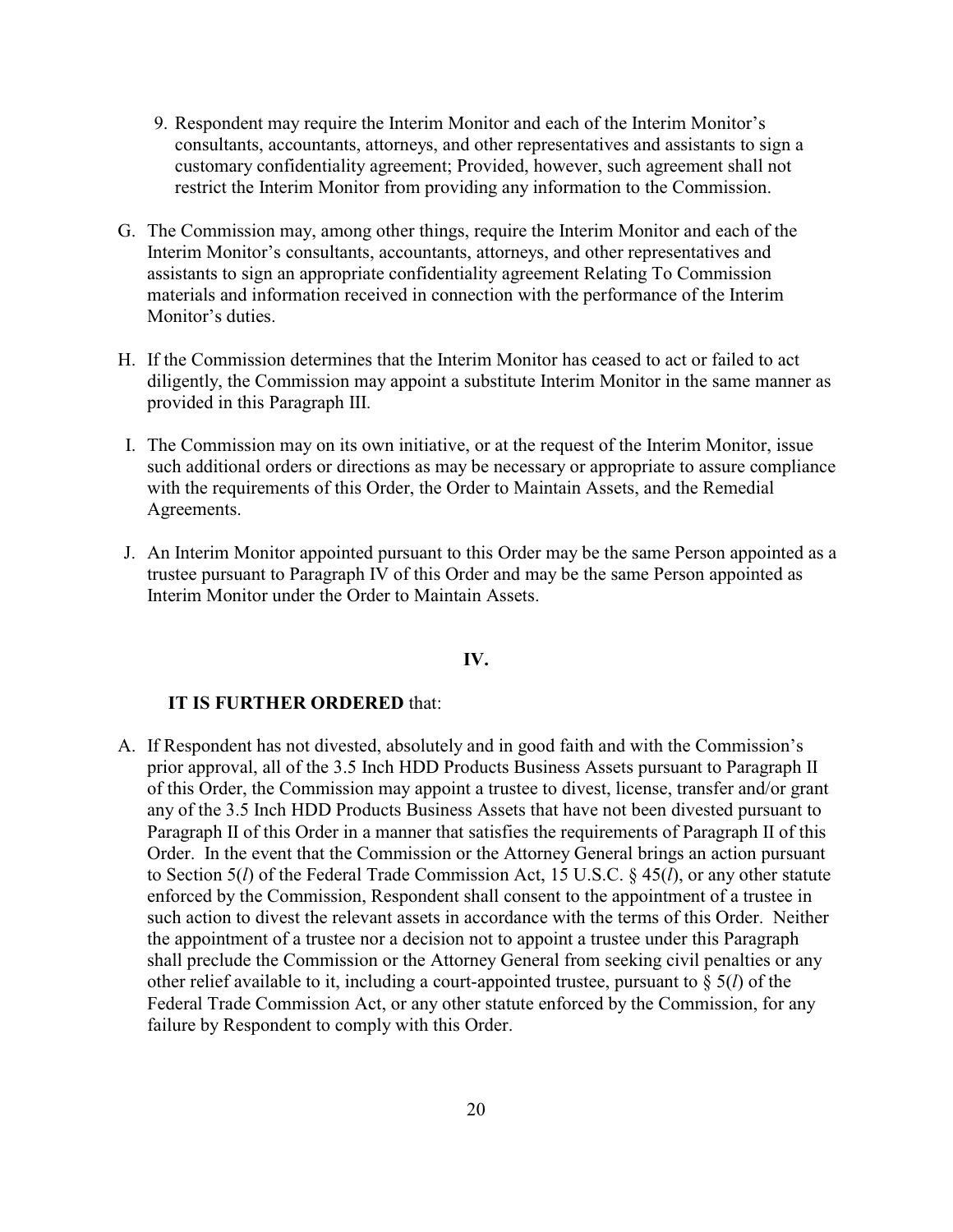- B. The Commission shall select the trustee, subject to the consent of Respondent, which consent shall not be unreasonably withheld. The trustee shall be a Person with experience and expertise in acquisitions and divestitures. If Respondent has not opposed, in writing, including the reasons for opposing, the selection of any proposed trustee within ten (10) days after receipt of notice by the staff of the Commission to Respondent of the identity of any proposed trustee, Respondent shall be deemed to have consented to the selection of the proposed trustee.
- C. Within ten (10) days after appointment of a trustee, Respondent shall execute a trust agreement that, subject to the prior approval of the Commission, transfers to the trustee all rights and powers necessary to permit the trustee to effect the divestitures required by this Order.
- D. If a trustee is appointed by the Commission or a court pursuant to this Order, Respondent shall consent to the following terms and conditions regarding the trustee's powers, duties, authority, and responsibilities:
	- 1. subject to the prior approval of the Commission, the trustee shall have the exclusive power and authority to divest any of the 3.5 Inch HDD Products Business Assets that have not been divested pursuant to Paragraph II of this Order.
	- 2. the trustee shall have twelve (12) months from the date the Commission approves the trust agreement described herein to accomplish the divestiture, which shall be subject to the prior approval of the Commission. If, however, at the end of the twelve (12) month period, the trustee has submitted a divestiture plan or the Commission believes that the divestiture can be achieved within a reasonable time, the divestiture period may be extended by the Commission; *provided, however,* the Commission may extend the divestiture period only two (2) times.
	- 3. subject to any demonstrated legally recognized privilege, the trustee shall have full and complete access to the personnel, books, records, and facilities related to the relevant assets that are required to be divested by this Order and to any other relevant information, as the trustee may request. Respondent shall develop such financial or other information as the trustee may request and shall cooperate with the trustee. Respondent shall take no action to interfere with or impede the trustee's accomplishment of the divestiture. Any delays in divestiture caused by Respondent shall extend the time for divestiture under this Paragraph IV in an amount equal to the delay, as determined by the Commission or, for a court-appointed trustee, by the court.
	- 4. the trustee shall use commercially reasonable best efforts to negotiate the most favorable price and terms available in each contract that is submitted to the Commission, subject to Respondent's absolute and unconditional obligation to divest expeditiously and at no minimum price. The divestiture shall be made in the manner and to an Acquirer or Acquirers that receives the prior approval of the Commission, as required by this Order; *provided, however,* if the trustee receives bona fide offers for particular assets from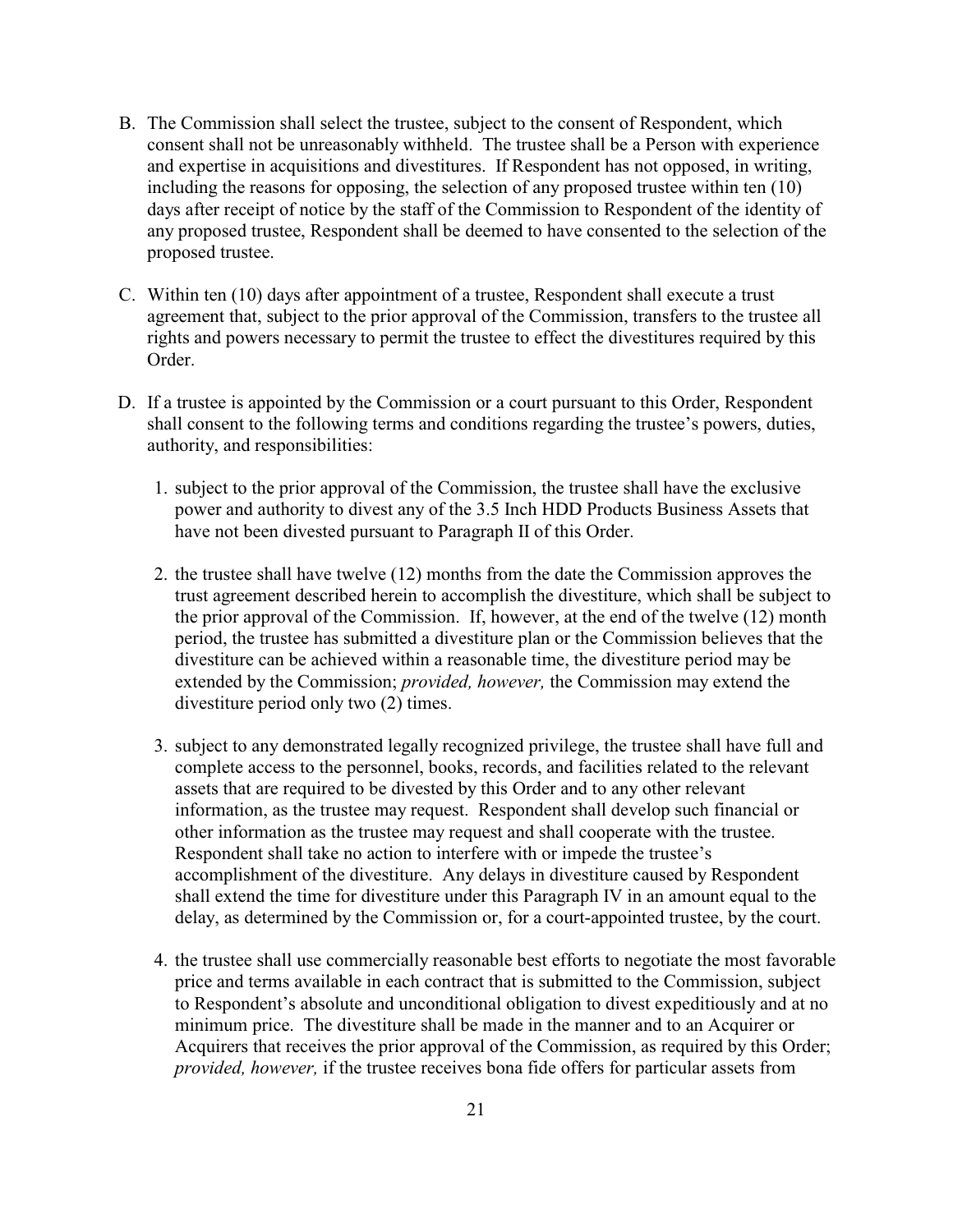more than one acquiring entity, and if the Commission determines to approve more than one such acquiring entity for such assets, the trustee shall divest the assets to the acquiring entity selected by Respondent from among those approved by the Commission; *provided further, however,* that Respondent shall select such entity within five (5) days of receiving notification of the Commission's approval.

- 5. the trustee shall serve, without bond or other security, at the cost and expense of Respondent, on such reasonable and customary terms and conditions as the Commission or a court may set. The trustee shall have the authority to employ, at the cost and expense of Respondent, such consultants, accountants, attorneys, investment bankers, business brokers, appraisers, and other representatives and assistants as are necessary to carry out the trustee's duties and responsibilities. The trustee shall account for all monies derived from the divestiture and all expenses incurred. After approval by the Commission and, in the case of a court-appointed trustee, by the court, of the account of the trustee, including fees for the trustee's services, all remaining monies shall be paid at the direction of Respondent, and the trustee's power shall be terminated. The compensation of the trustee shall be based at least in significant part on a commission arrangement contingent on the divestiture of all of the relevant assets that are required to be divested by this Order.
- 6. Respondent shall indemnify the trustee and hold the trustee harmless against any losses, claims, damages, liabilities, or expenses arising out of, or in connection with, the performance of the trustee's duties, including all reasonable fees of counsel and other expenses incurred in connection with the preparation for, or defense of, any claim, whether or not resulting in any liability, except to the extent that such losses, claims, damages, liabilities, or expenses result from malfeasance, gross negligence, willful or wanton acts, or bad faith by the trustee.
- 7. the trustee shall have no obligation or authority to operate or maintain the relevant assets required to be divested by this Order.
- 8. the trustee shall report in writing to Respondent and to the Commission every sixty (60) days concerning the trustee's efforts to accomplish the divestiture.
- 9. Respondent may require the trustee and each of the trustee's consultants, accountants, attorneys, and other representatives and assistants to sign a customary confidentiality agreement; *provided, however,* such agreement shall not restrict the trustee from providing any information to the Commission.
- E. If the Commission determines that a trustee has ceased to act or failed to act diligently, the Commission may appoint a substitute trustee in the same manner as provided in this Paragraph IV.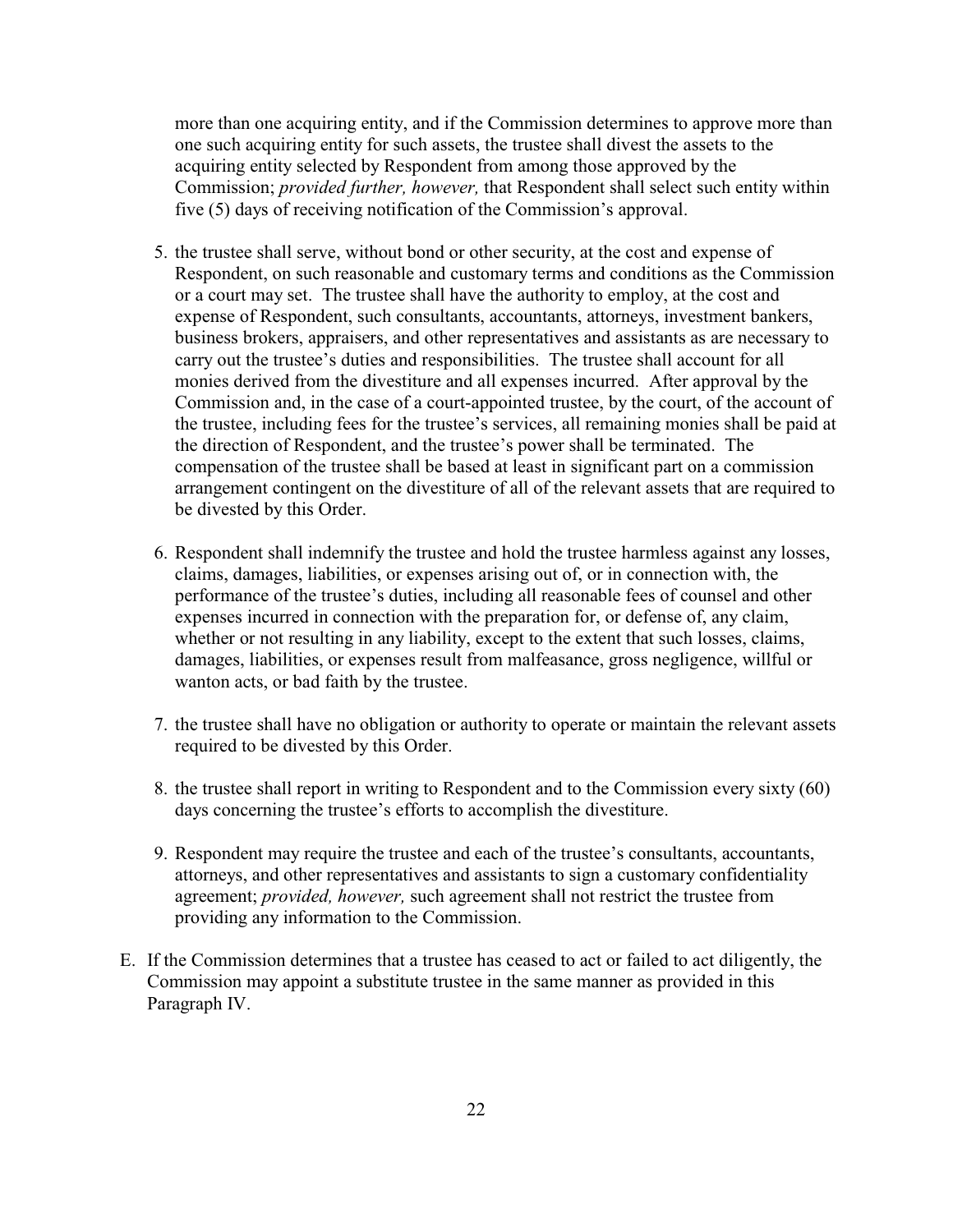- F. The Commission or, in the case of a court-appointed trustee, the court, may on its own initiative or at the request of the trustee issue such additional orders or directions as may be necessary or appropriate to accomplish the divestiture required by this Order.
- G. The trustee appointed pursuant to this Paragraph may be the same Person appointed as the Interim Monitor pursuant to the relevant provisions of this Order or the Order to Maintain **Assets**

#### **V.**

## **IT IS FURTHER ORDERED** that:

- A. Within five (5) days after the Acquisition Date, Respondent shall submit to the Commission a letter certifying the date on which the Acquisition occurred.
- B. Respondent shall submit to the Commission and, if appointed, the Interim Monitor, a verified written report setting forth in detail the manner and form in which it intends to comply, are complying, and have complied with this Order:
	- 1. within thirty (30) days after the date this Order becomes final;
	- 2. every thirty (30) days thereafter until Respondent has fully divested, licensed, transferred and/or granted the 3.5 Inch HDD Products Business Assets to an Acquirer; and
	- 3. every six (6) months thereafter so long as Respondent has a continuing obligation under this Order and/or the Remedial Agreements to render services to the Acquirer.
- C. One (1) year from the date this Order becomes final, and annually for the next nine (9) years thereafter on the anniversary of the date this Order becomes final, Respondent shall submit to the Commission verified written reports setting forth in detail the manner and form in which it is complying and has complied with this Order, the Order to Maintain Assets, and the Remedial Agreements. Respondent shall submit at the same time a copy of these reports to the Interim Monitor.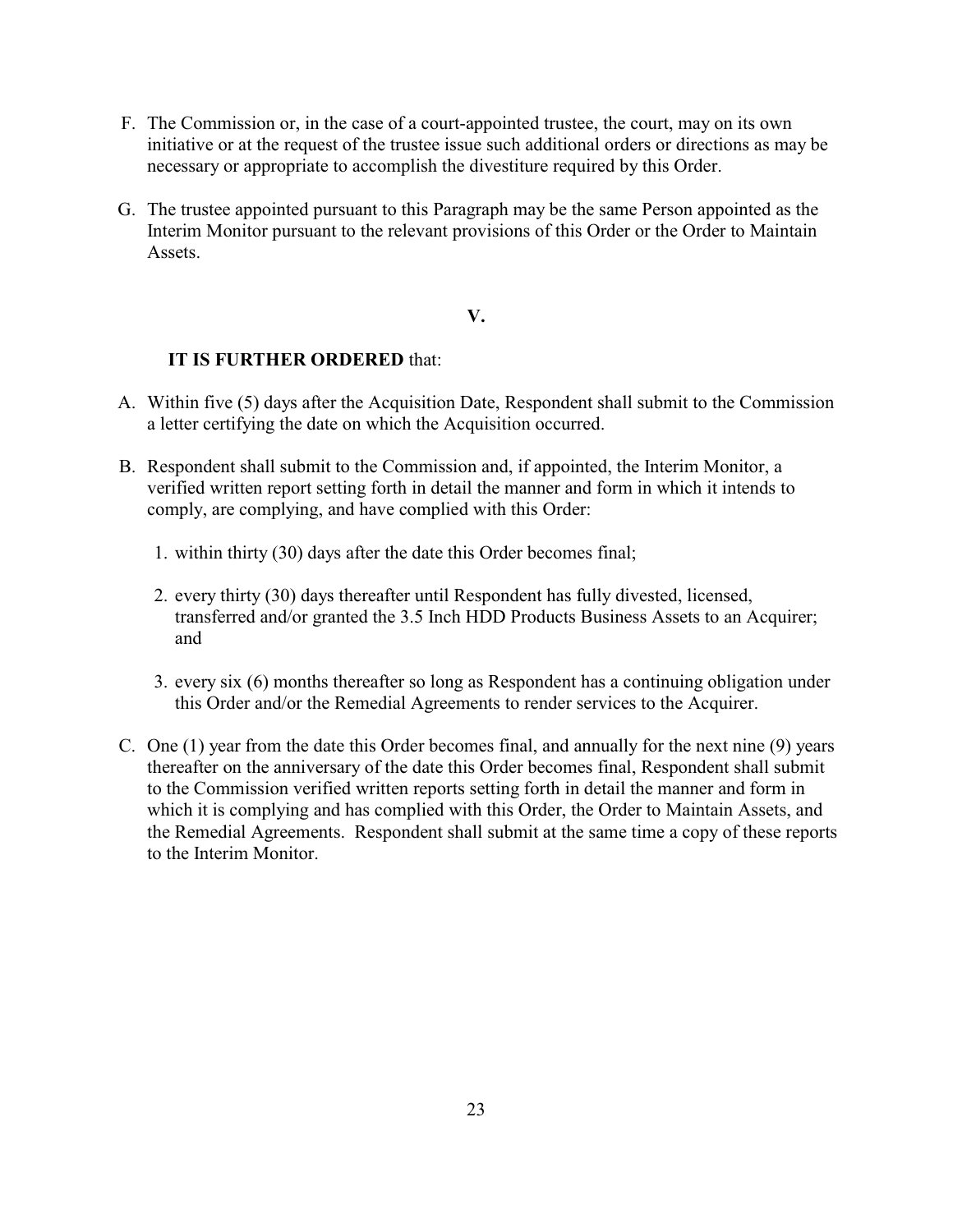**IT IS FURTHER ORDERED** that Respondent shall notify the Commission at least thirty (30) days prior to:

- A. any proposed dissolution of Respondent;
- B. any proposed acquisition, merger or consolidation of Respondent; or
- C. any other change in Respondent that may affect compliance obligations arising out of this Order, including but not limited to assignment, the creation or dissolution of subsidiaries, or any other change in Respondent.

#### **VII.**

**IT IS FURTHER ORDERED** that, for the purpose of determining or securing compliance with this Order, and subject to any legally recognized privilege, and upon written request with reasonable notice to Respondent, Respondent shall permit any duly authorized representative of the Commission:

- A. access, during office hours of Respondent and in the presence of counsel, to all facilities and access to inspect and copy all books, ledgers, accounts, correspondence, memoranda, and all other records and documents in the possession or under the control of Respondent related to compliance with this Order, which copying services shall be provided by Respondent at the request of the authorized representative(s) of the Commission and at the expense of Respondent; and
- B. upon five (5) days' notice to Respondent and without restraint or interference from Respondent, to interview officers, directors, or employees of Respondent, who may have counsel present, regarding such matters.

#### **VIII.**

**IT IS FURTHER ORDERED** that this Order shall terminate on May 7, 2023.

By the Commission, Commissioner Ohlhausen not participating and Commissioner Wright recused.

> Donald S. Clark Secretary

ISSUED: May 7, 2013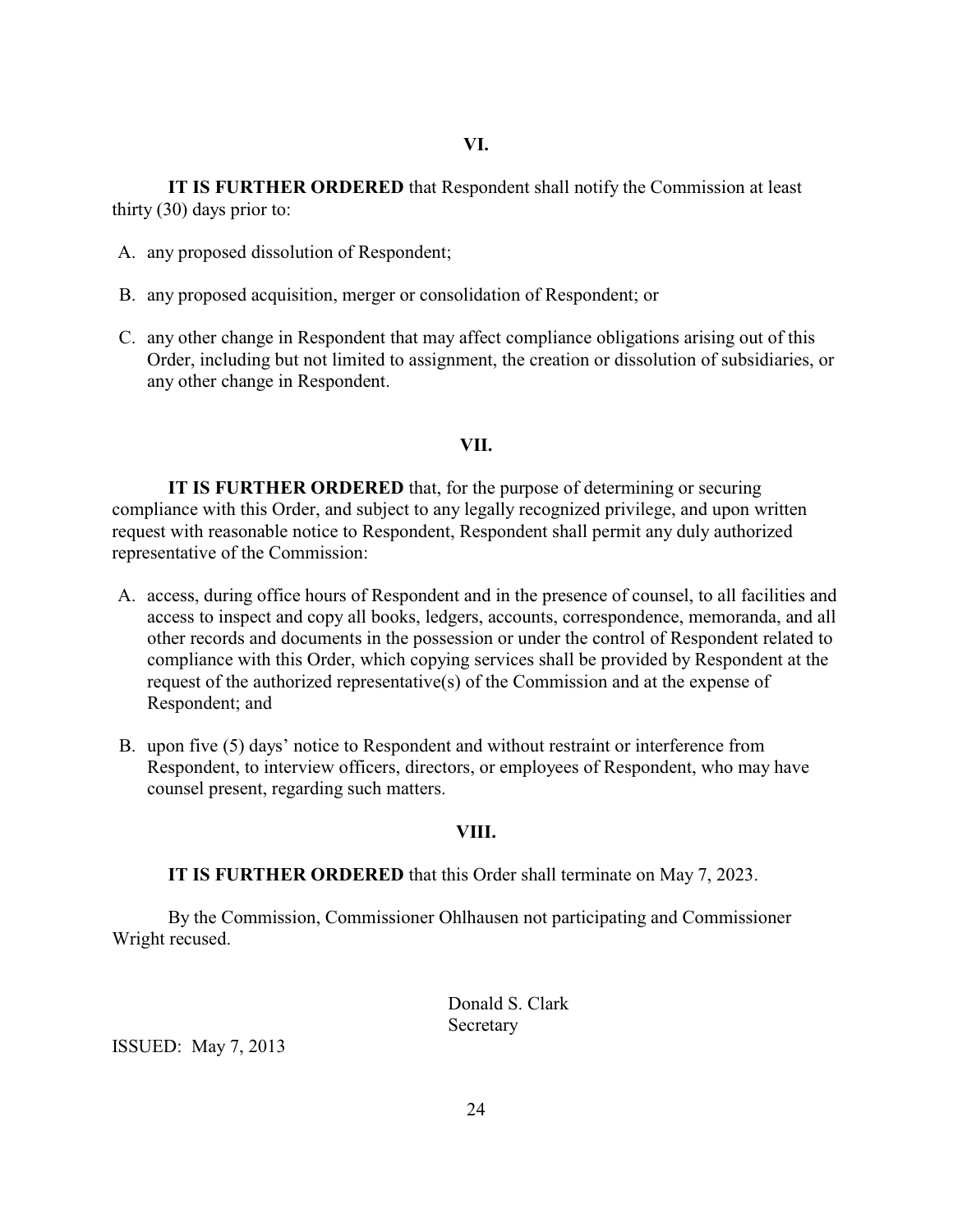## **Non-Public Confidential Appendix A 3.5 Inch HDD Products Contract Manufacturing Agreement**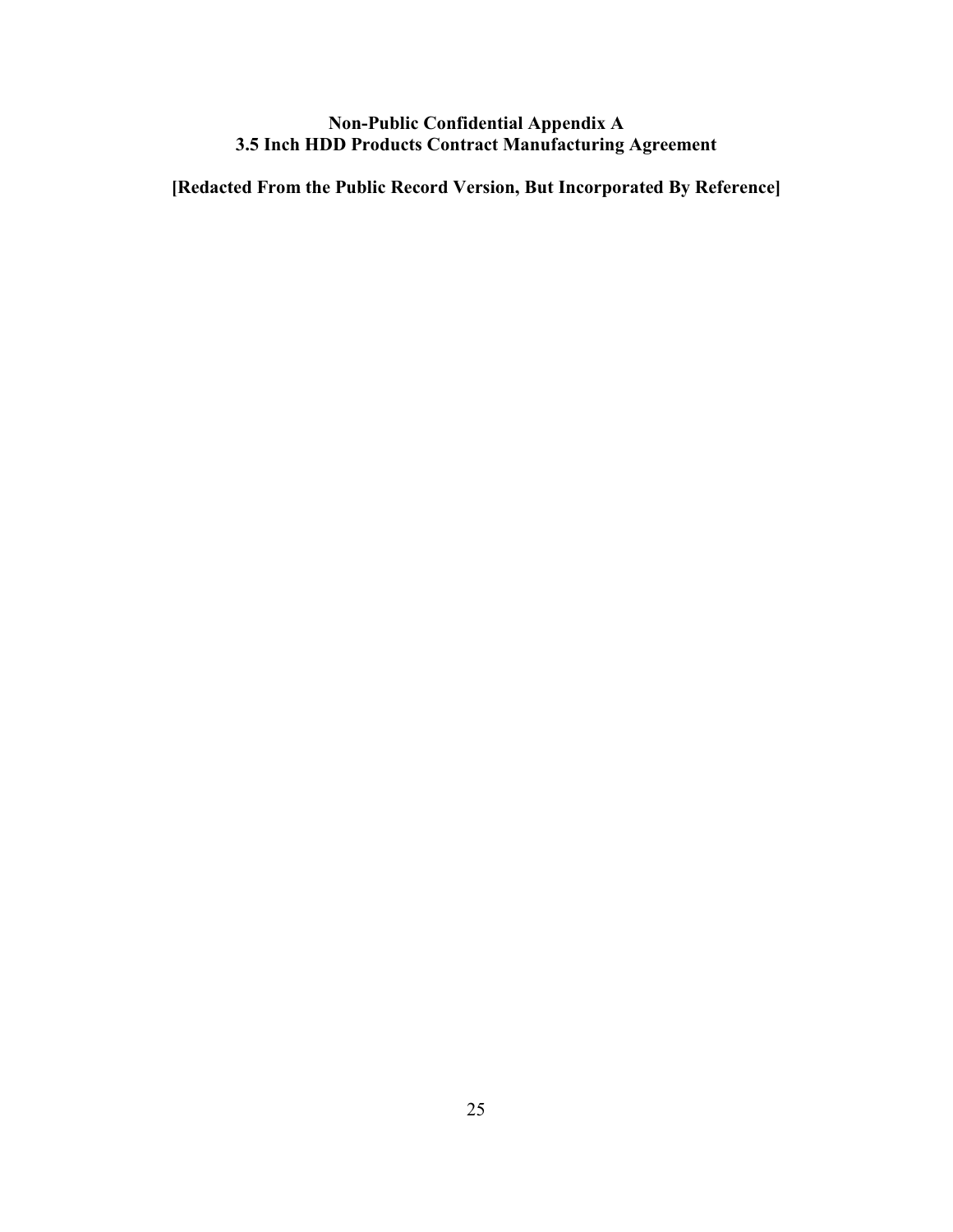## **Non-Public Confidential Appendix B 3.5 Inch HDD Products Business Key Employees**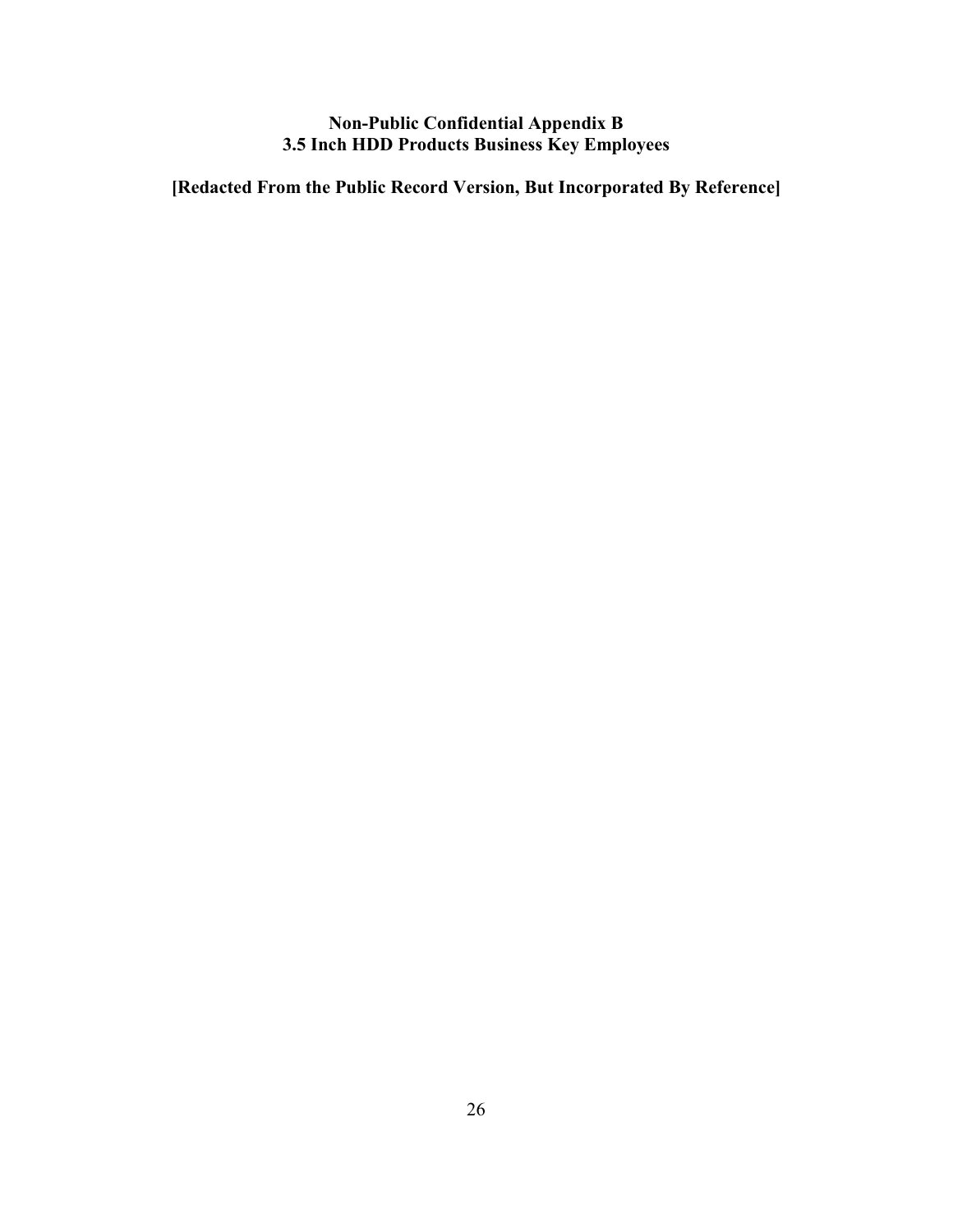## **Non-Public Confidential Appendix C Heads Supply Agreement**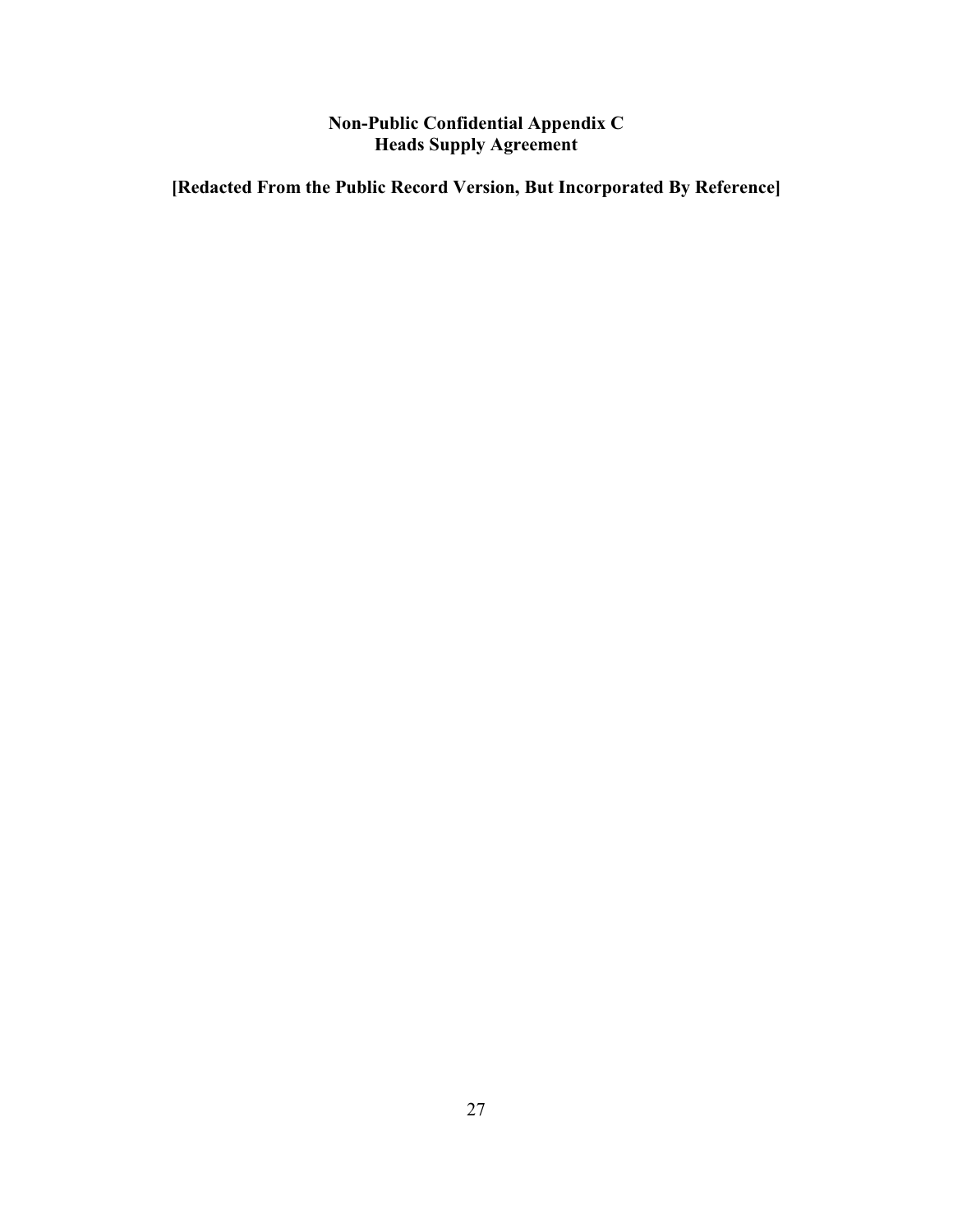## **Non-Public Confidential Appendix D Media Supply Agreement**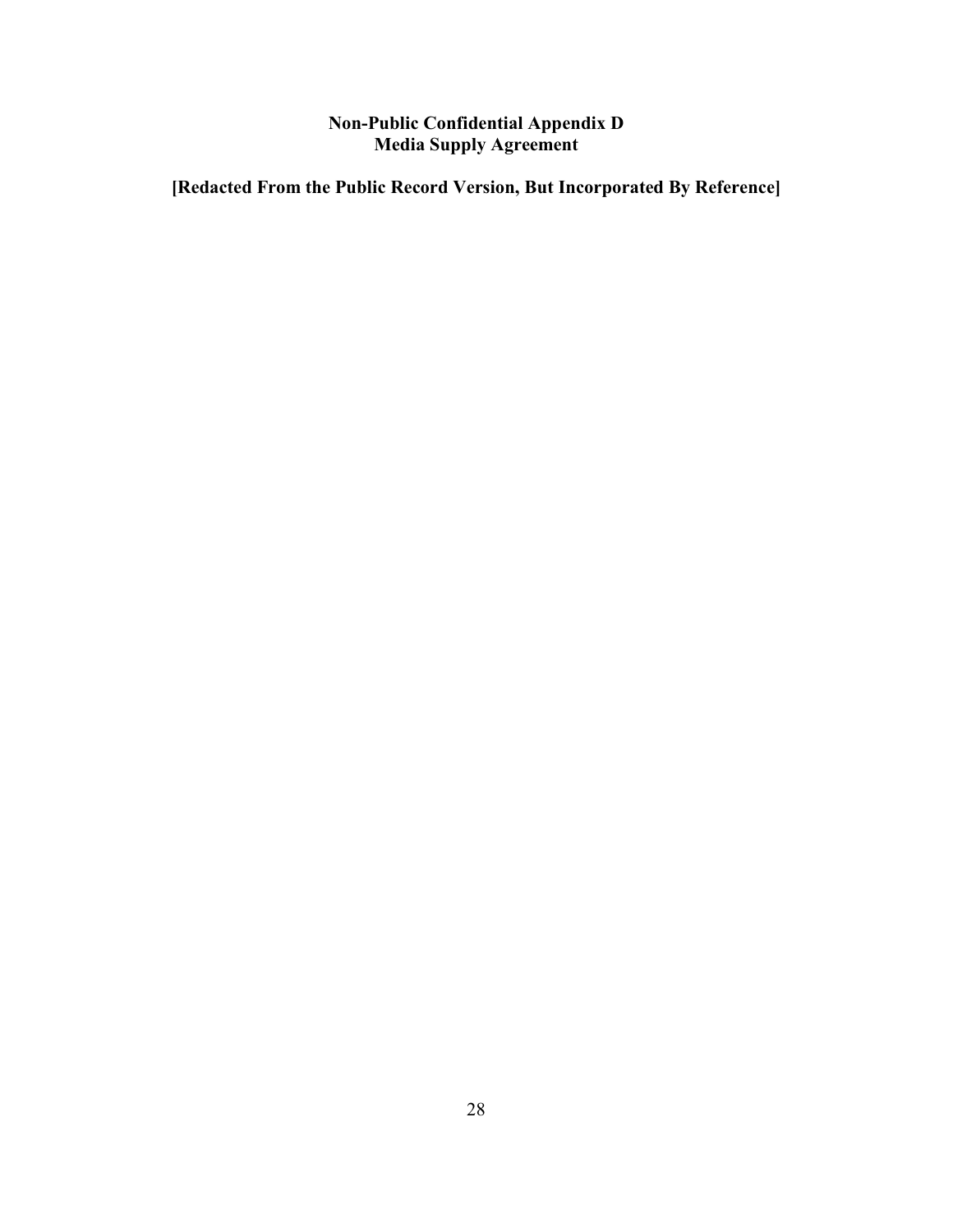## **Non-Public Confidential Appendix E Monitor Agreement**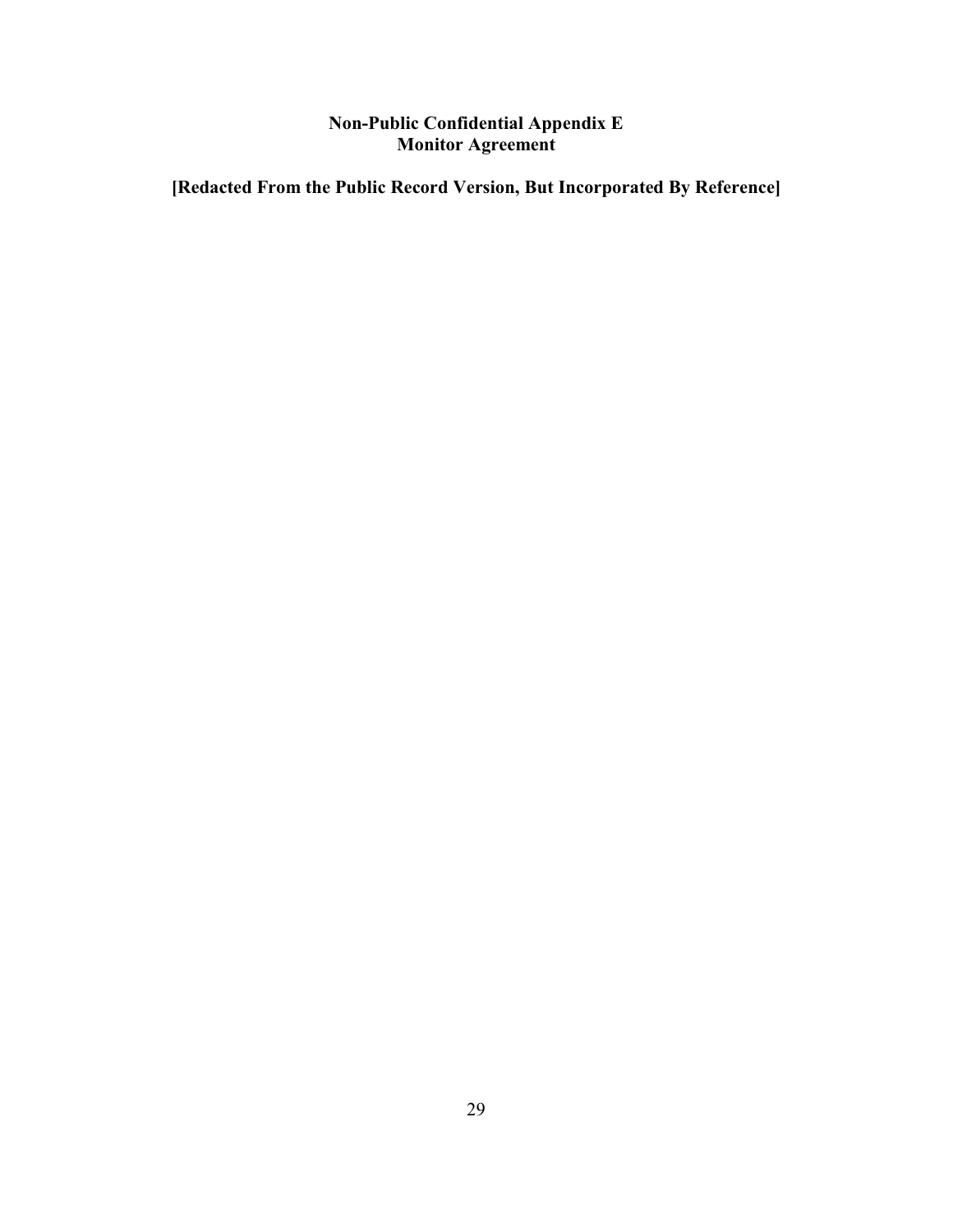**Non-Public Confidential Appendix F Toshiba Cross-License Agreement**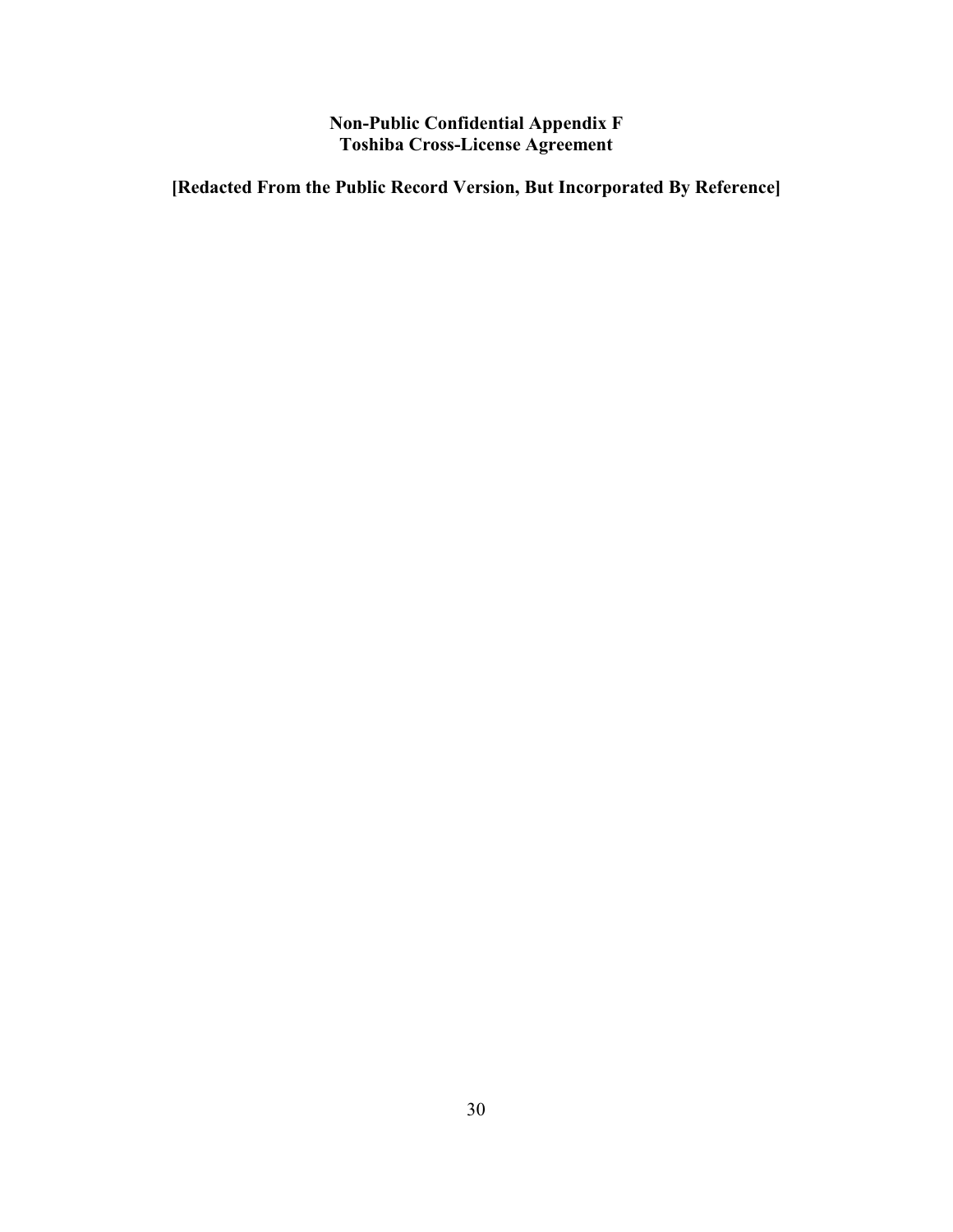## **Non-Public Confidential Appendix G Transition Services Agreement**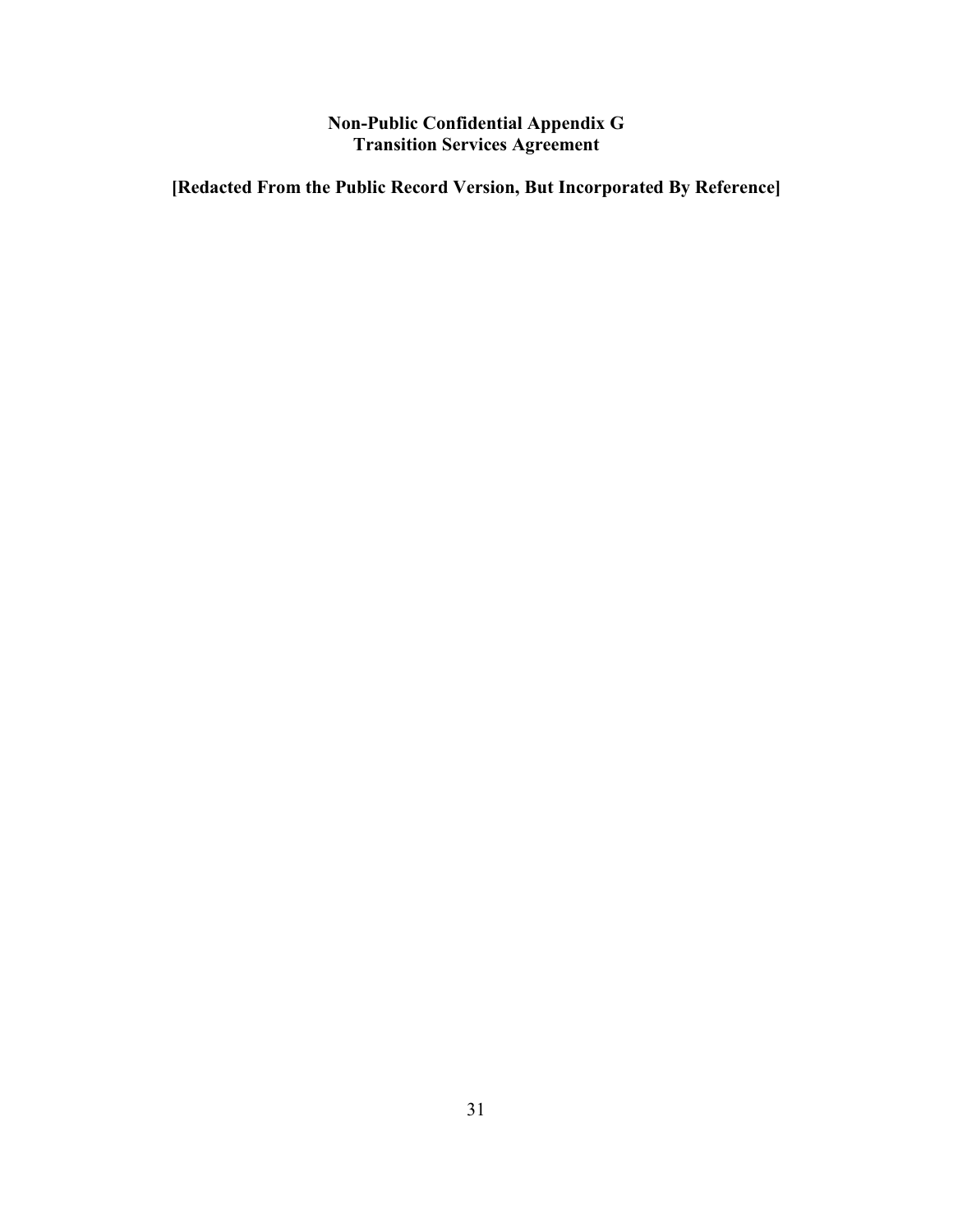## **Non-Public Confidential Appendix H WD-Toshiba Asset Purchase Agreement**